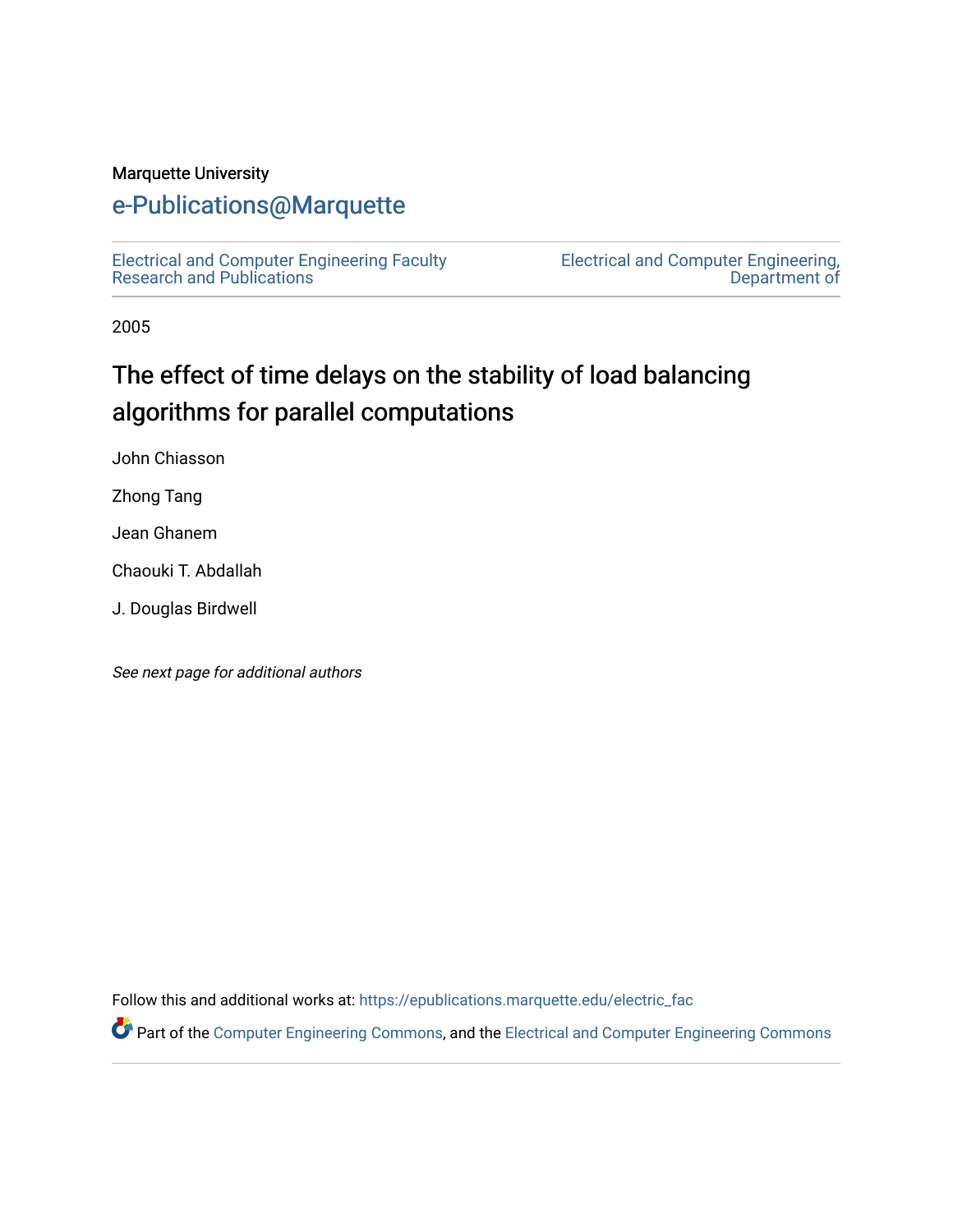#### Authors

John Chiasson, Zhong Tang, Jean Ghanem, Chaouki T. Abdallah, J. Douglas Birdwell, Majeed M. Hayat, and Henry Jérez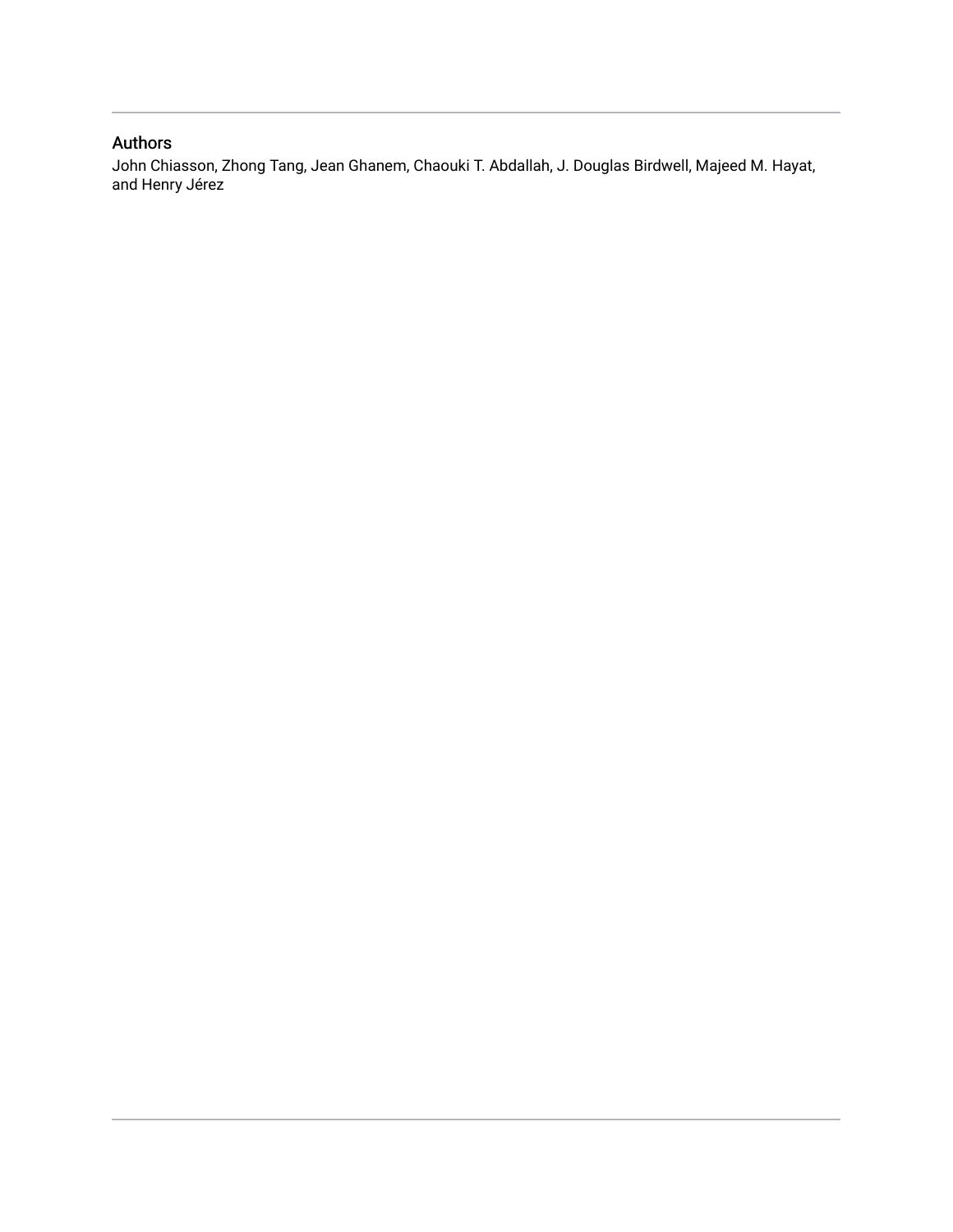**Marquette University**

# **e-Publications@Marquette**

# *Electrical and Computer Engineering Faculty Research and Publications/College of Engineering*

*This paper is NOT THE PUBLISHED VERSION;* **but the author's final, peer-reviewed manuscript.** The published version may be accessed by following the link in the citation below.

*IEEE Transaction on Control Systems Technology*, Vol. 13, No. 6 (2005): 932-942. [DOI.](https://dx.doi.org/10.1109/TCST.2005.854339) This article is © Institute of Electrical and Electronic Engineers (IEEE) and permission has been granted for this version to appear in [e-Publications@Marquette.](http://epublications.marquette.edu/) Institute of Electrical and Electronic Engineers (IEEE) does not grant permission for this article to be further copied/distributed or hosted elsewhere without the express permission from Institute of Electrical and Electronic Engineers (IEEE).

# The effect of time delays on the stability of load balancing algorithms for parallel computations

John Chiasson Electrical and Computer Engineering Department, University of Tennessee, Knoxville, TN Zhong Tang Electrical and Computer Engineering Department, University of Tennessee, Knoxville, TN Jean Ghanem Electrical and Computer Engineering Department, University of New Mexico, Albuquerque, NM Chaouki T. Abdallah Electrical and Computer Engineering Department, University of New Mexico, Albuquerque, NM J. Douglas Birdwell Electrical and Computer Engineering Department, University of Tennessee, Knoxville, TN Majeed M. Hayat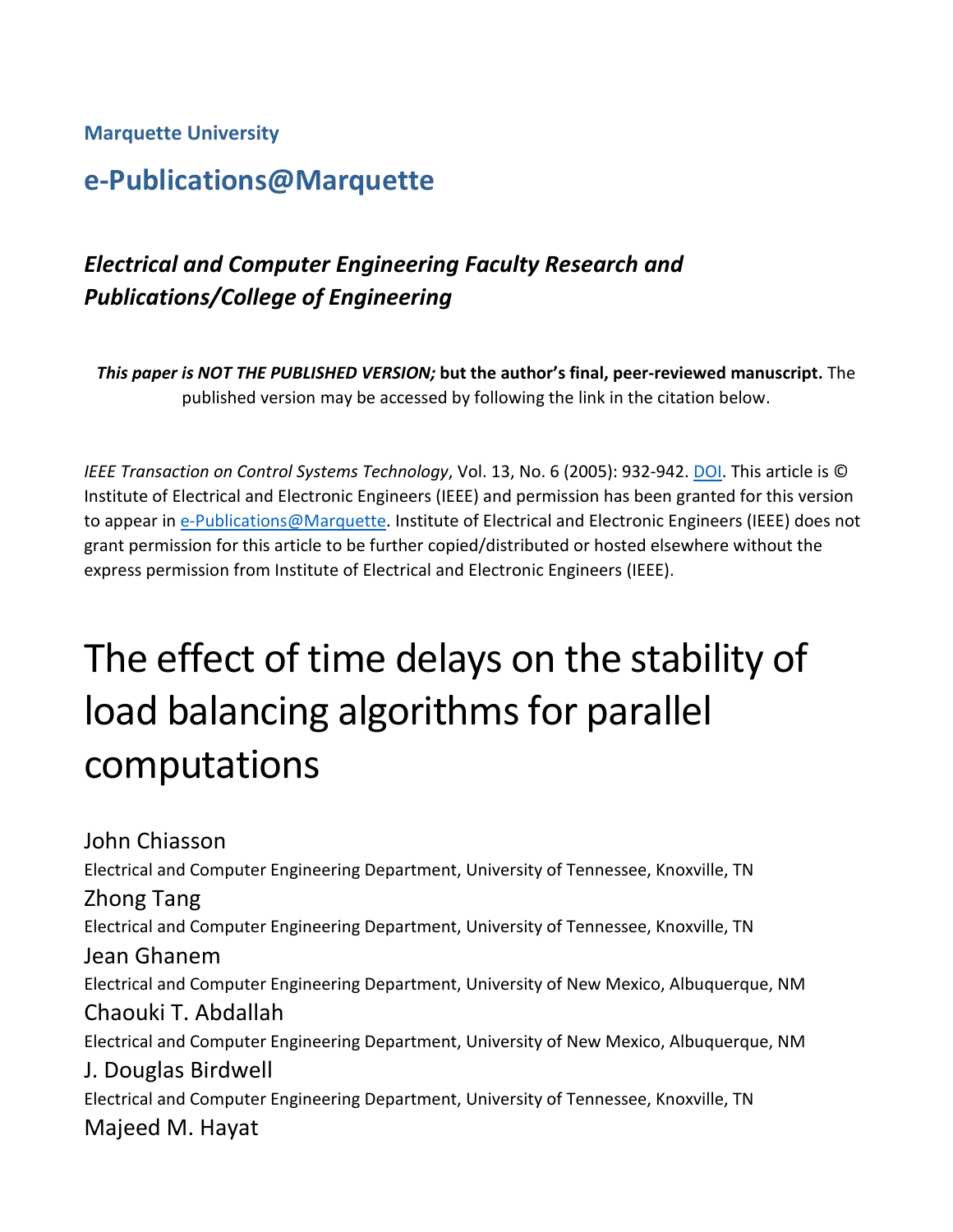## Electrical and Computer Engineering Department, University of New Mexico, Albuquerque, NM Henry Jérez

Electrical and Computer Engineering Department, University of New Mexico, Albuquerque, NM

# Abstract:

A deterministic dynamic nonlinear time-delay system is developed to model load balancing in a cluster of computer nodes used for parallel computations. The model is shown to be self consistent in that the queue lengths cannot go negative and the total number of tasks in all the queues and the network are conserved (i.e., load balancing can neither create nor lose tasks). Further, it is shown that using the proposed load balancing algorithms, the system is stable in the sense of Lyapunov. Experimental results are presented and compared with the predicted results from the analytical model. In particular, simulations of the models are compared with an experimental implementation of the load balancing algorithm on a distributed computing network.

# SECTION I. Introduction

Distributed computing architectures utilize a set of computational elements (CEs) to achieve performance that is not attainable on a single CE. A common architecture is the cluster of otherwise independent computers communicating through a shared network. To make use of parallel computing resources, problems must be broken down into smaller units that can be solved individually by each CE while exchanging information with CEs solving other problems. For a background on mathematical treatments of load balancing, the reader is referred to [1] [2] [3]. For example, The Federal Bureau of Investigation (FBI) National DNA Index System (NDIS) and Combined DNA Index System (CODIS) software are candidates for parallelization. New methods developed by Wang et al. [4]–[5][6][7] lead naturally to a parallel decomposition of the DNA database search problem while providing orders of magnitude improvements in performance over the current release of the CODIS software. In this type of application, the search itself, initiated on any particular node, can initiate subsequent new searches which are added to the node's queue. Consequently, it is of great advantage to the overall system to carry out load balancing to make effective use of the overall computational resources. The projected growth of the NDIS database and the demand for searches of the database can be met by migration to a parallel computing platform.

Effective utilization of a parallel computer architecture requires the computational load to be distributed, more or less, evenly over the available CEs. The qualifier "more or less" is used because the communications required to distribute the load consume both computational resources and network bandwidth. A point of diminishing returns therefore exists.

Distribution of computational load across available resources is referred to as the *load balancing* problem in the literature. Various taxonomies of load balancing algorithms exist [8]. Direct methods examine the global distribution of computational load and assign portions of the workload to resources before processing begins. Iterative methods examine the progress of the computation and the expected utilization of resources, and adjust the workload assignments periodically as computation progresses. Assignment may be either deterministic, as with the dimension exchange/diffusion [9] and gradient methods, stochastic, or optimization based. A comparison of several deterministic methods is provided by Willebeek-LeMair and Reeves [10]. Here, a deterministic model is developed.

The present work focuses upon the effects of delays in the exchange of information among CEs, and the constraints these effects impose on the design of a load balancing strategy. Motivated by the authors' previous work in [11] and [12], a new nonlinear model is developed here (see also [13]). Specifically, a deterministic dynamic nonlinear time-delay system is developed to model load balancing. The model is shown to be self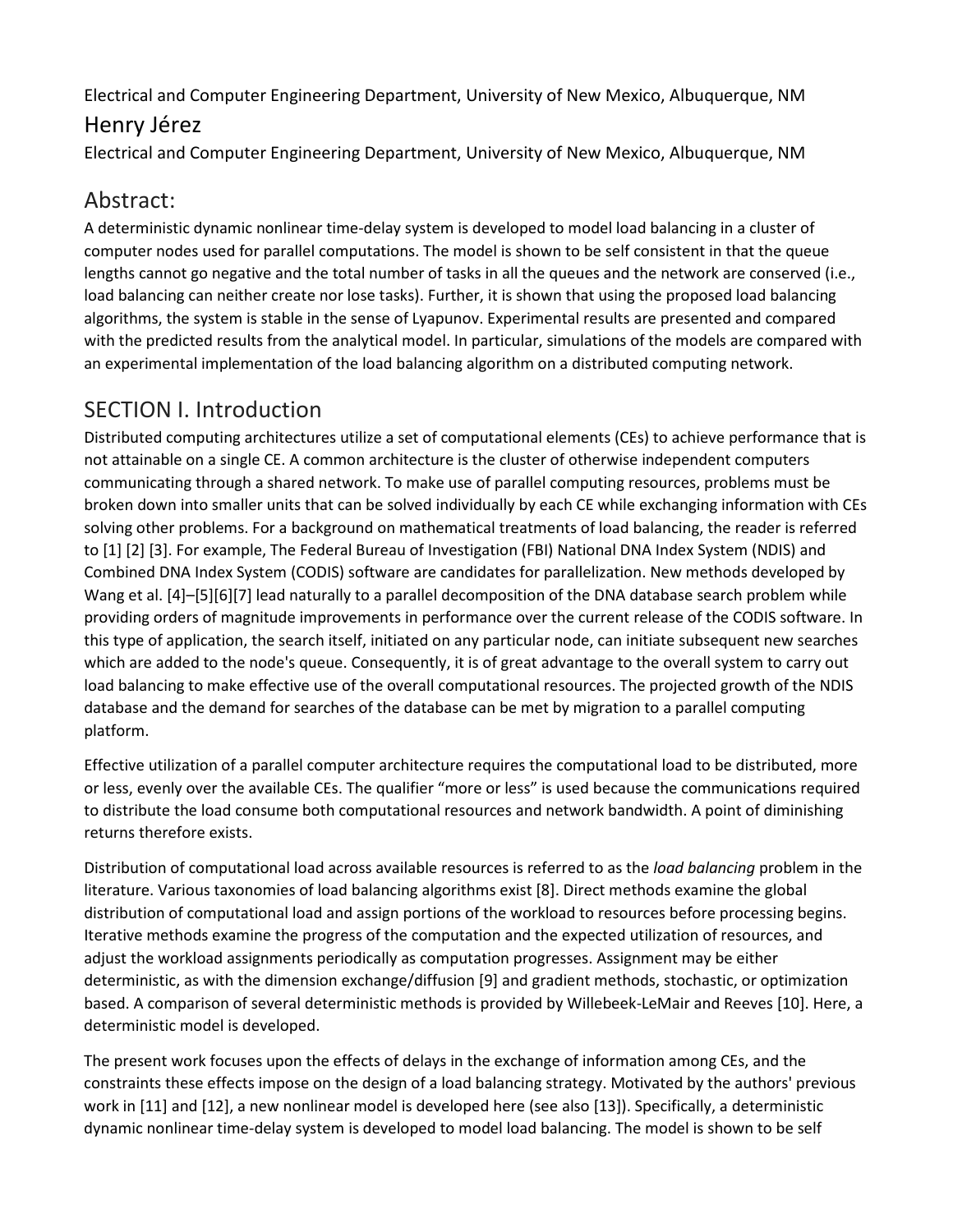consistent in that the queue lengths cannot go negative and that the total number of tasks in all the queues and the network is conserved (i.e., load balancing can neither create nor lose tasks). Further, it is shown that the controller proposed here is asymptotically stable in the sense of Lyapunov. Simulations of the nonlinear model are compared with an *experimental implementation* of the load balancing algorithm performed on a distributed computing network.

Section II presents our approach to modeling the computer network and load balancing algorithm to incorporate the presence of delay in the communication between nodes and task transfers. In Section III, we show that the model captures the nonnegativity of the queue lengths as well as the fact that the totality of tasks in all the queues and in transit is conserved by the load balancing algorithm. Section IV shows that the system is asymptotically stable in the sense of Lyapunov for any choice of positive gains in the load balancing algorithm (controller). Section V presents simulations of the nonlinear models for comparison with the actual experimental data. Section VI presents experimental results from an implementation of the load balancing controller on a parallel computer consisting of a networked cluster of nodes. Section VII presents experiments conducted over a geographically-dispersed distributed environment (i.e., PlanetLab). Both the effects of the network delays and the variances in the task processing time on the behavior of the system are assessed. Finally, Section VIII is a summary and conclusion of the present work and a discussion of future work.

## SECTION II. Mathematical Model

Continuous time models are developed in this section that model the load balancing dynamics among a network of computers. To introduce the approach, consider a computing network consisting of *n* computers (nodes) all of which can communicate with each other. At start up, the computers are assigned an equal number of tasks each of which has essentially the same processing time (homogenous tasks). However, in some applications when a node executes a particular task it can, in turn, generate more tasks so that very quickly the loads on various nodes become unequal. To balance the loads, each computer in the network sends (broadcasts) its queue size *qj*(*t*) to all other computers in the network. A node *i* receives this information from node *j* delayed by a finite amount of time *τij* (with the convention *τii*=0); that is, it receives *qj*(*t*−*τij*). Each node *i* then uses this information to compute its estimate of the network average of the number of tasks in all *n* queues of the network. Based on the most recent observations, the simple (local) estimate of the network average is computed by the *i*th node as

$$
q_i^{avg} \triangleq \frac{\sum_{j=1}^n q_j(t-\tau_{ij})}{n}.
$$

Node *i* then compares its queue size *qi*(*t*) with its estimate of the network average by estimating its excess load, *qi*(*t*)−(∑*nj*=1*qj*(*t*−*τij*))/*n*. If its excess load is greater than zero or some positive threshold, the node sends some of its tasks to the other nodes. If it is less than zero, no tasks are sent. Further, the tasks sent by node *i* are received by node *j* with a delay *hij*. The controller (load balancing algorithm) decides how often to do load balancing (transfer tasks among the nodes) and how many tasks are to be sent to each node.

The mathematical model of the task load dynamics at a given computing node is given by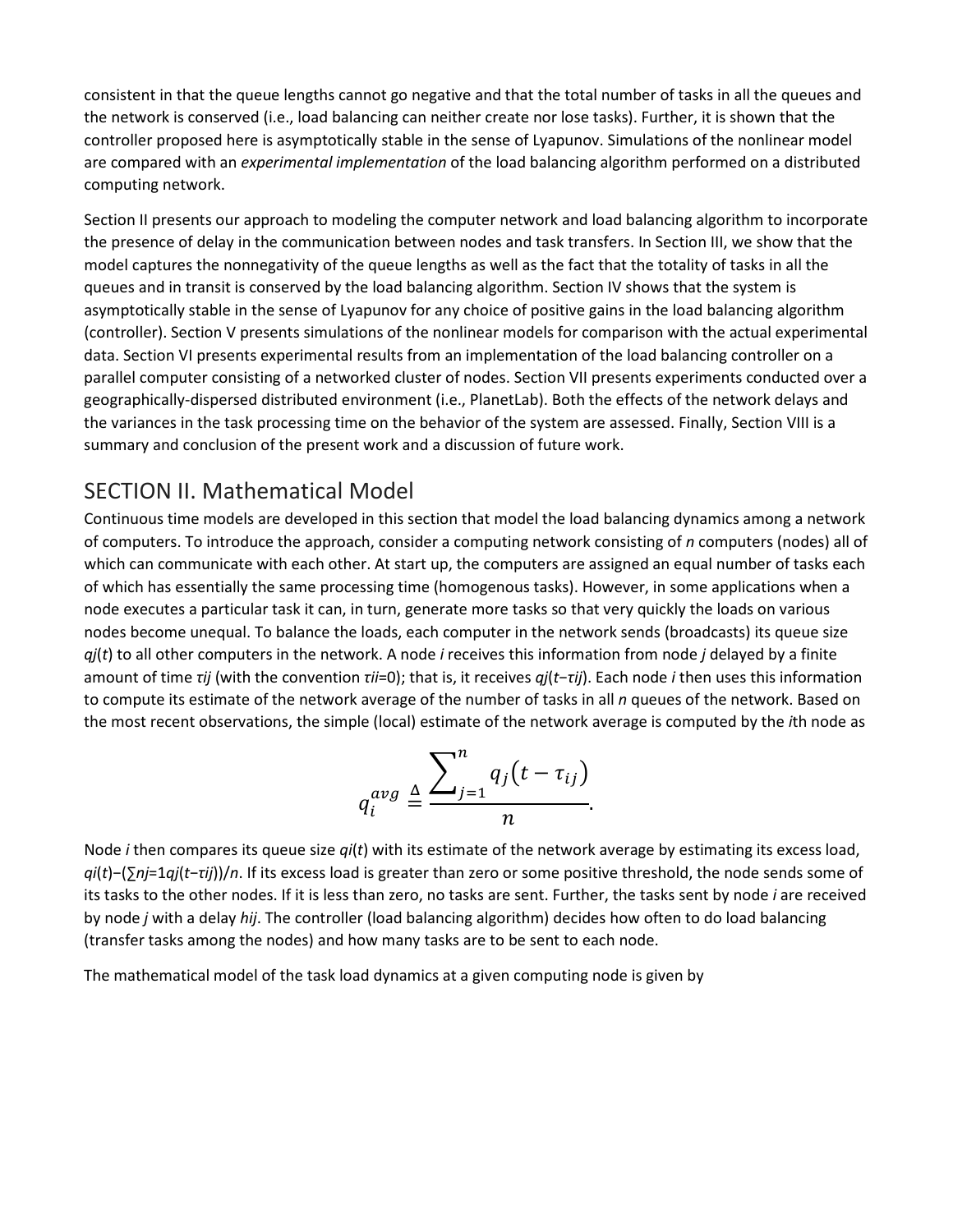$$
\frac{d}{dt}x_i(t) = \lambda_i - \mu_i + u_i(t) - \sum_{j=1}^n p_{ij} \frac{t_{p_i}}{t_{p_j}} u_j(t - h_{ij})
$$
\n
$$
y_i(t) = \qquad \qquad x_i(t) - \frac{\sum_{j=1}^n x_j(t - \tau_{ij})}{n}
$$
\n
$$
u_i(t) = -K_i \text{sat}(y_i(t))
$$

(1)

where *pij*≥0, *pjj*=0, satisfy  $\sum_{i=1}^{n} p_i$  $p_{ij} = 1$ , and

$$
y_{\max} \quad \text{if } y > y_{\max}
$$
  
sat(y) = { y if  $0 \le y \le y_{\max}$   
0 if y < 0.

Further, in this model, we define

- 1. *xi*(*t*) is the expected waiting time experienced by a task inserted into the queue of the *i*th node. With *tpi* as the average time needed to process a task on the *i*th node, the expected (average) waiting time is given by *xi*(*t*)=*qi*(*t*)*tpi*. Note that *xj*/*tpj*=*qj* is the number of tasks in the queue of node *j*. If these tasks were transferred to node *i*, then the waiting time transferred is *qjtpi*=*xjtpi*/*tpj*, so that the fraction *tpi*/*tpj* converts waiting time on node *j* to waiting time on node *i*.
- 2. *λi*≥0 is the rate of generation of waiting times on the *i*th node caused by the addition of tasks (rate of increase in *xi*).
- 3. *μi*≥0 is the rate of reduction in waiting time caused by the service of tasks at the *i*th node and is given by *μi*≡(1×*tpi*)/*tpi*=1 for all *i* if *xi*(*t*)>0, while if *xi*(*t*)=0 then *μi*=Δ0; that is, if there are no tasks in the queue, then the queue cannot possibly decrease.
- 4. *ui*(*t*) is the rate of removal (transfer) of the tasks from node *i* at time *t* by the load balancing algorithm at node *i*. Note that *ui*(*t*)≤0.
- 5. *pij* is the fraction of the *j*th node's tasks to be sent out that it sends to the *i*th node. In more detail, *pijuj*(*t*) is the rate at which node *j* sends waiting time (tasks) to node *i* at time *t* where, as all the tasks must go to some node, one requires that *pij*⩾0, ∑*ni*=1*pij*=1 and *pjj*=0. That is, the transfer from node *j* of expected waiting time (tasks) ∫*t*2*t*1*uj*(*t*)*dt* in the interval of time [*t*1,*t*2] to the other nodes is carried out with the *i*th node receiving the fraction *pij*(*tpi*/*tpj*)∫*t*2*t*1*uj*(*t*)*dt*, where the ratio *tpi*/*tpj* converts the task from waiting time on node *j* to waiting time on node *i*. As ∑*ni*=1*pij*∫*t*2*t*1*uj*(*t*)*dt*=∫*t*2*t*1*uj*(*t*)*dt*, this results in removing *all* of the excess waiting time ∫*t*2*t*1*uj*(*t*)*dt* from node *j*.
- 6. The quantity −*pijuj*(*t*−*hij*) is the rate of increase (rate of transfer) of the expected waiting time (tasks) at time *t* from node *j* by (to) node *i* where *hij* (*hii*=0) is the time delay for the task transfer from node *j* to node *i*.

In this model, all rates are in units of the *rate of change of expected waiting time*, or *time/time* which is dimensionless. This normalization of the queue length (i.e., *xi*=*qi*/*tpi*) at each node by the local average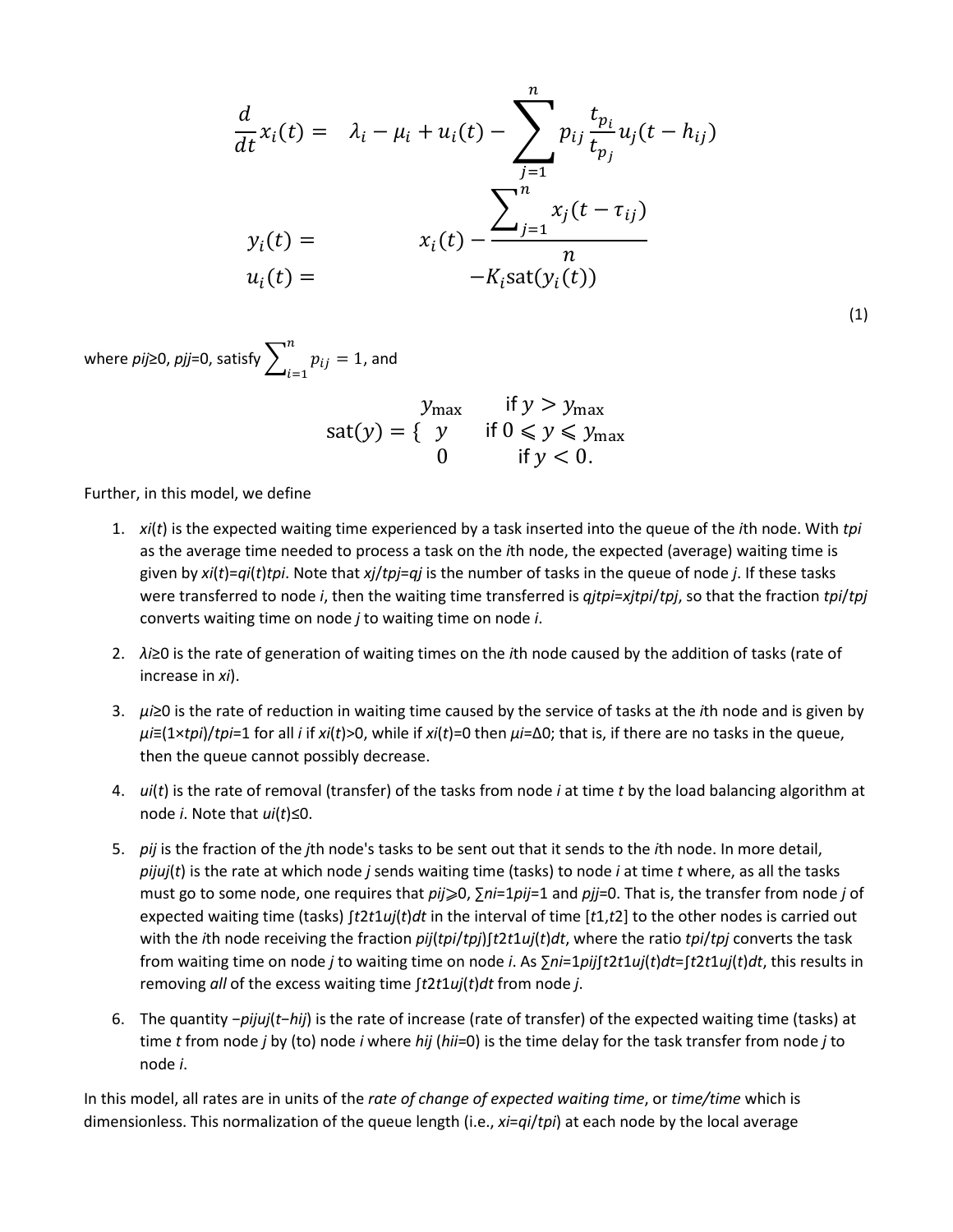processing time (*tpi*) is simply a way to account for unequal task processing rates by each node. As *ui*(*t*)≤0, node *i* can only send tasks to other nodes and cannot initiate transfers from another node to itself. A delay is experienced by transmitted tasks before they are received at the other node. The control law *ui*(*t*)=−*Ki*sat(*yi*(*t*)) states that if the *i*th node output *xi*(*t*) is above its estimate of the network average *xavgi*=(∑*nj*=1*xj*(*t*−*τij*))/*n*, then it sends data to the other nodes, while if it is less than this average nothing is sent. The *j*th node receives the fraction ∫*t*2*t*1*pji*(*tpi*/*tpj*)*ui*(*t*)*dt* of transferred waiting time ∫*t*2*t*1*ui*(*t*)*dt* delayed by the time *hij*.

#### A. Specification of the Factors *pij*

The model described in [\(1\)](https://ieeexplore.ieee.org/document/#deqn1) is the basic model, but an important detail remains unspecified, namely the exact form of the *pij* for each sending node *i*. One approach is to choose them as constant and equal, that is, *pij*=1/(*n*−1) for *j*≠*i*. Another approach is to use the local information of the waiting times *xi*(*t*), *i*=1,…,*n* to set their values. The quantity *xi*(*t*−*τji*)−*xavgj* is node *j*'s estimate of the excess (or deficit) waiting time in the queue of node *i* with respect to the local average of node *j*. If node *i*'s queue is above the local average, then node *j* does not send tasks to it. Therefore, sat(*xavgj*−*xi*(*t*−*τji*)) is a measure by node *j* as to how much node *i* is *below* the local average. Node *j* performs this computation for all the other nodes and then portions out its tasks among the other nodes according to the amounts they are below the local average, that is

$$
p_{ij} \stackrel{\Delta}{=} \frac{\text{sat}(x_j^{avg} - x_i(t - \tau_{ji}))}{\sum_{i \neq j} \text{sat}(x_j^{avg} - x_i(t - \tau_{ji}))}.
$$

(2)

View Source  $\blacksquare$  If the denominator  $\sum_{i\ni i\neq j}$  sat  $(x_j^{avg}-x_i(t-\tau_{ji}))=0$ , then the *pij* are defined to be zero and no load is transferred. This is illustrated in Fig. 1 for node 1.



**Fig. 1.** Illustration of a hypothetical distribution *pi*1 of the load at some time *t* from node 1's point of view. Node 1 will send data out to node *i* in proportion *pi*1 it estimates node *i* is below the average where ∑*ni*=1*pi*1=1 and *p*11=0.

*Remark* If the denominator

$$
\sum_{i \ni i \neq j} \operatorname{sat} \left( x_j^{avg} - x_i(t - \tau_{ji}) \right)
$$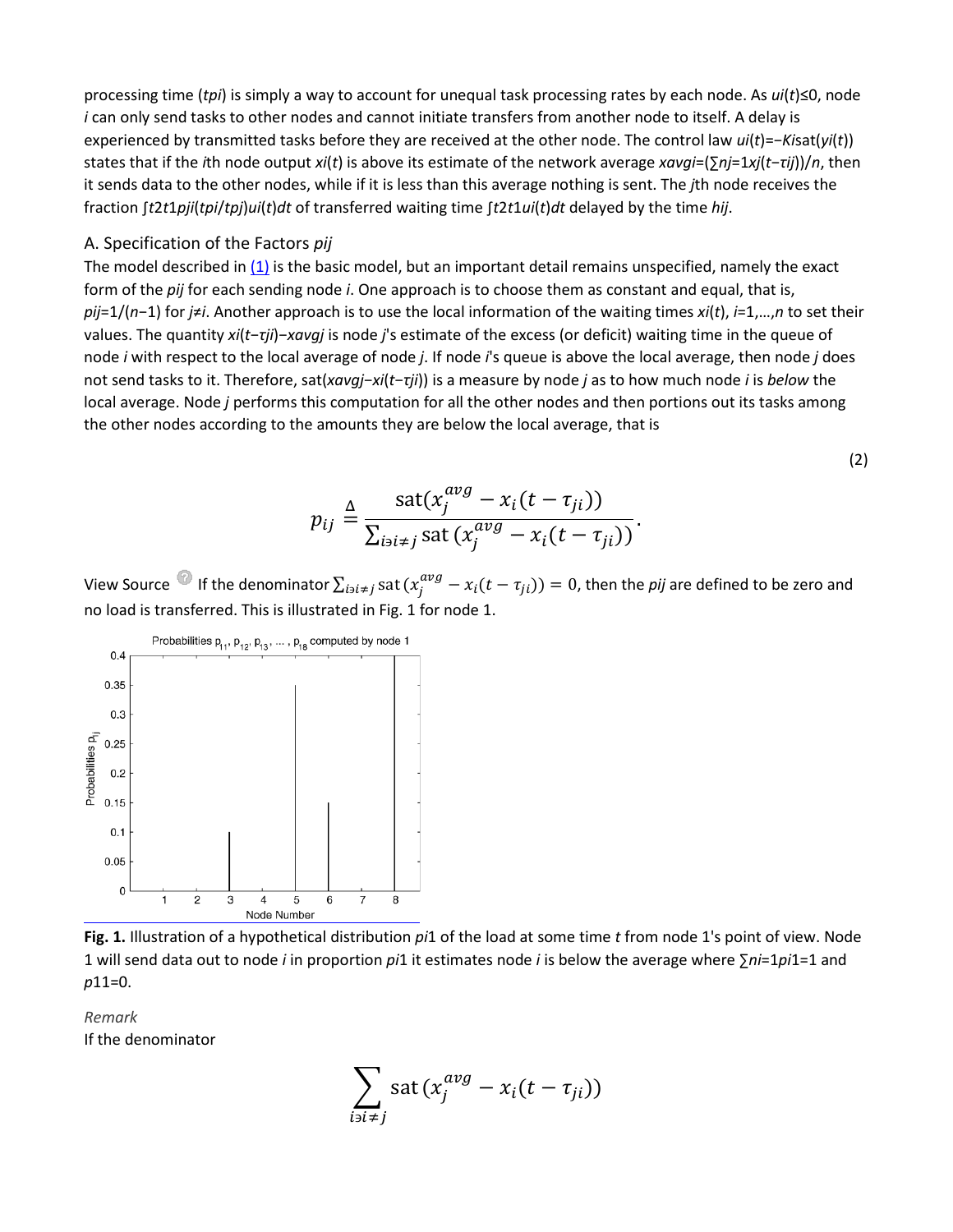is zero, then *xavgj*−*xi*(*t*−*τji*)≤0 for all *i*≠*j*. However, by definition of the average

$$
\sum_{i \ni i \neq j} \left( x_j^{avg} - x_i \left( t - \tau_{ji} \right) \right) + x_j^{avg} - x_j \left( t \right)
$$
\n
$$
= \sum_i \left( x_j^{avg} - x_i \left( t - \tau_{ji} \right) \right) = 0
$$

which implies

$$
x_j^{avg} - x_j(t) = -\sum_{i \neq i \neq j} \left( x_j^{avg} - x_i(t - \tau_{ji}) \right) > 0.
$$

That is, if the denominator is zero, the node *j* is not greater than the local average, so  $u_i(t) = -K_i \text{sat}(y_i(t)) =$ 0 and is therefore not sending out any tasks.

## SECTION III. Model Consistency

It is now shown that the model is consistent with actual working systems in that the queue lengths cannot go negative, and the load balancing algorithm cannot create or lose tasks; it can only move tasks between nodes [13], [14].

#### A. Nonnegativity of the Queue Lengths

To show the nonnegativity of the queue lengths, recall that the queue length of each node is given by *qi*(*t*)=*xi*(*t*)/*tpi*. The model is rewritten in terms of these quantities as

$$
(3)
$$

$$
\frac{d}{dt}(\frac{x_i(t)}{t_{p_i}}) = \frac{\lambda_i - \mu_i}{t_{p_i}} + \frac{1}{t_{p_i}}u_i(t) - \sum_{j=1}^n \frac{p_{ij}}{t_{p_j}}u_j(t - h_{ij}).
$$

Given that *xi*(0)>0 for all *i*, it follows from the right-hand side of [\(3\)](https://ieeexplore.ieee.org/document/#deqn3) that *qi*(*t*)=*xi*(*t*)/*tpi*≥0 for all *t*≥0 and all *i*. To see this, suppose without loss of generality that *qi*(*t*)=*xi*(*t*)/*tpi* is the first queue to go to zero, and let *t*1 be the time when *xi*(*t*1)=0. At the time *t*1,  $\lambda_i - \mu_i = \lambda_i \geq 0$  by the definition of  $\mu$ i and  $-\sum_{i=1}^n (p_{ij}/t_{p_j})u_j(t-h_i)$  $(p_{ij}/t_{p_j})u_j(t-h_{ij}) \geq$ 0 for all time by the definition of the *uj*. Further, the term *ui*(*t*1) is negative only if

$$
\left( 4\right)
$$

$$
x_i(t_1) > \frac{\left(\sum_{j=1}^n x_j(t_1 - \tau_{ij})\right)}{n}.
$$

By supposition (up to time *t*1) all the *xj*(*t*1−*τij*)>0 for *j*≠*i* and *xi*(*t*1)=0 so that *ui*(*t*1)=0 as the right side o[f \(4\)](https://ieeexplore.ieee.org/document/#deqn4) is positive at time *t*1. Consequently, at time *t*1 all terms on the right-hand side o[f \(3\)](https://ieeexplore.ieee.org/document/#deqn3) are nonnegative. Further, *xi*(*t*) cannot go negative in a neighborhood of *t*1. For if it did, as the right-hand side of [\(4\)](https://ieeexplore.ieee.org/document/#deqn4) is continuous, it follows that: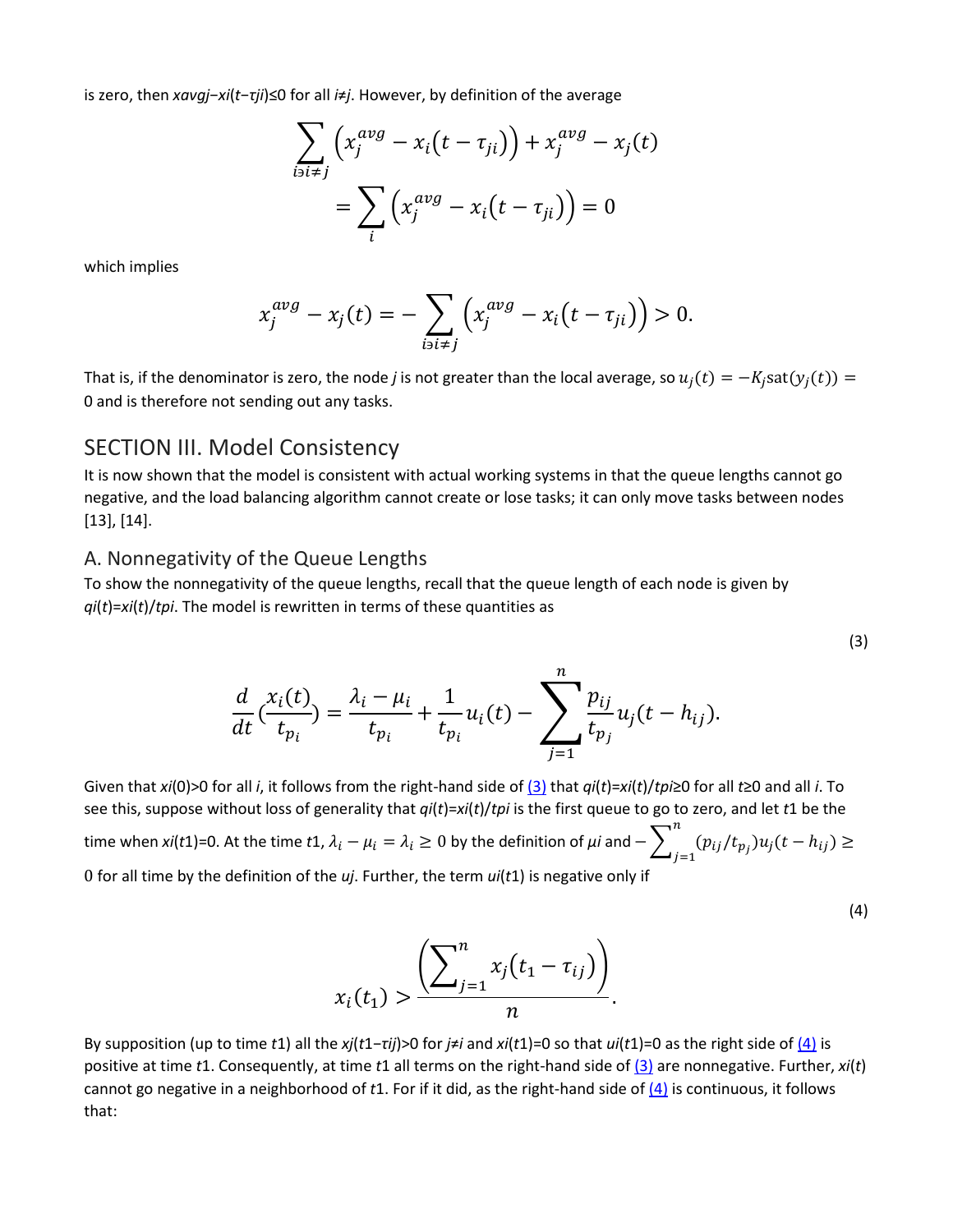$$
x_i(t) < 0 < \frac{\left(\sum_{j=1}^n x_j(t - \tau_{ij})\right)}{n}
$$

for some *t*∈(*t*1,*t*1+*δ*) with *δ*>0. Therefore, *ui*(*t*)=0 for all *t*∈[*t*1,*t*1+*δ*] and the right-hand side o[f \(3\)](https://ieeexplore.ieee.org/document/#deqn3) is nonnegative for all *t*∈[*t*1,*t*1+*δ*] which contradicts *xi*(*t*)<0. Note that *t*1+*δ* can be taken to be at least as large as the time at which some *xk* goes to zero, that is, *qk*(*t*1+*δ*)=0 as the right-hand side o[f \(5\)](https://ieeexplore.ieee.org/document/#deqn5) must remain positive for *t*∈[*t*1,*t*1+*δ*].

If *xi*(*t*) goes positive after *t*1, then the previous argument is repeated at the next time a queue goes to zero. If *xi*(*t*) remains identically zero in the interval (*t*1, *t*1+*δ*), then the argument is also similar in that at time *t*1+*δ*, both *xi*(*t*1+*δ*), *xk*(*t*1+*δ*) are then zero. As the remaining *n*−2 nodes are still positive, the right-hand side o[f \(5\)](https://ieeexplore.ieee.org/document/#deqn5) continues to hold with both *xi* and *xk* zero at time *t*1+*δ* and one again gets a contradiction if either *xi* or *xk* goes negative in an interval (*t*1+*δ*, *t*2). Continuing in this manner, it follows that *qi*(*t*)=*xi*(*t*)/*tpi* cannot go negative for all *i*.

#### B. Conservation of Queue Lengths

It is now shown that the total number of tasks in all the queues and the network are conserved. To do so, sum up [\(3\)](https://ieeexplore.ieee.org/document/#deqn3) from *i*=1,…,*n* to obtain

$$
\frac{d}{dt}(\sum_{i=1}^{n} q_i(t)) = \sum_{i=1}^{n} (\frac{\lambda_i - \mu_i}{t_{p_i}}) + \sum_{i=1}^{n} u_i(t) / t_{p_i} - \sum_{i=1}^{n} \sum_{j=1}^{n} \frac{p_{ij}}{t_{p_j}} u_j(t - h_{ij})
$$

which is the rate of change of the total queue lengths on all the nodes. However, the network itself also contains tasks in transit between nodes. The dynamic model of the queue lengths in the network is given by

(7)

(6)

$$
\frac{d}{dt}q_{\text{net}_i}(t) = \sum_{j=1}^n \frac{p_{ij}}{t_{p_j}} u_j(t-h_{ij}) - \sum_{j=1}^n \frac{p_{ij}}{t_{p_j}} u_j(t).
$$

Here *q*neti is the number of tasks put on the network that are being sent to node *i*. This equation simply says that the *j*th node is putting tasks on the network to be sent to node *i* at the rate (*pij*/*tpj*)*uj*(*t*) while the *i*th node is taking these tasks from node *j* off the network at the rate (*pij*/*tpj*)*uj*(*t*−*hij*). Summing [\(7\)](https://ieeexplore.ieee.org/document/#deqn7) over all the nodes, one obtains

(5)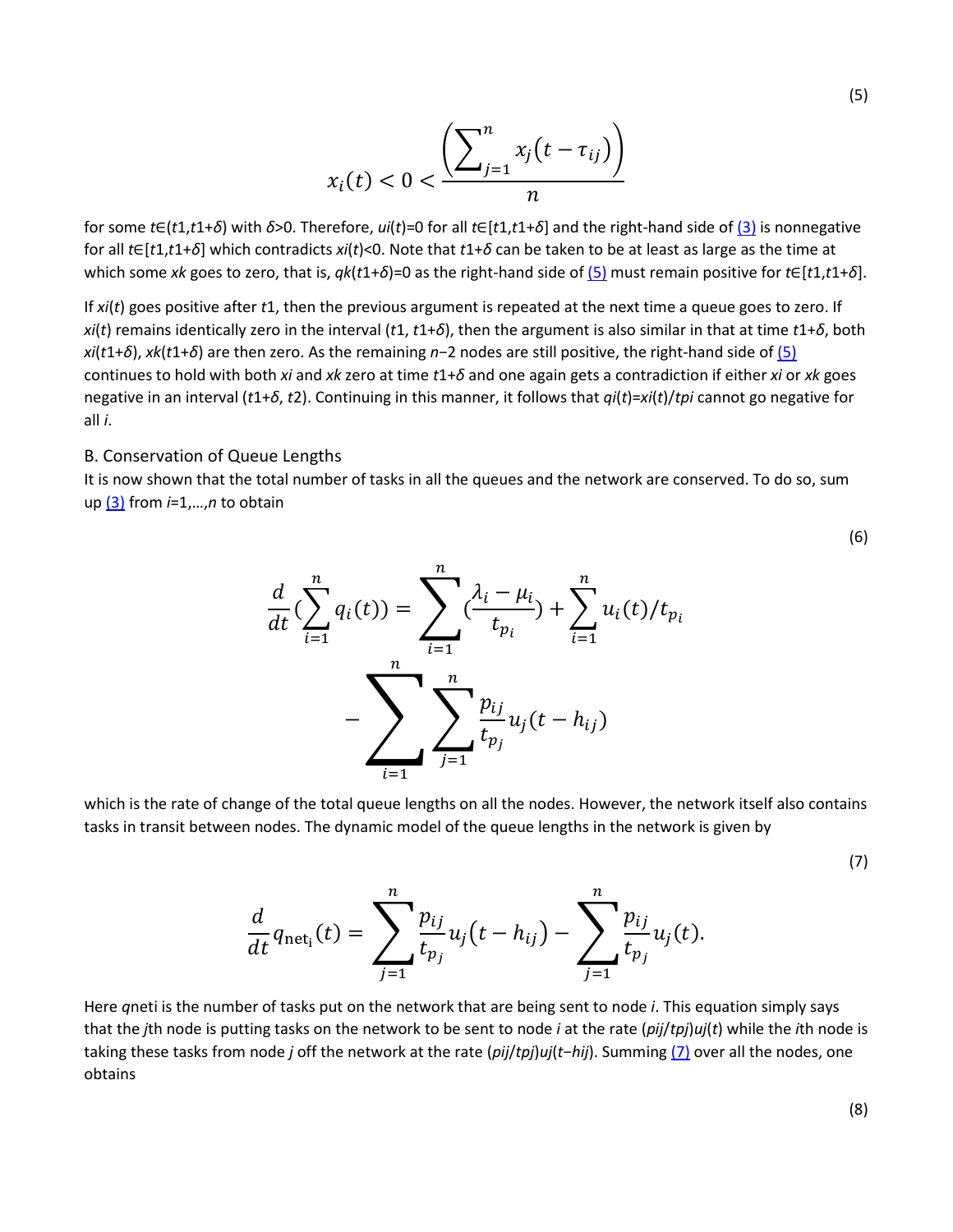$$
\frac{d}{dt}(\sum_{i=1}^{n} q_{\text{net}_{i}}(t)) = \sum_{\substack{i=1 \ i=1}}^{n} \sum_{j=1}^{n} \frac{p_{ij}}{t_{p_{j}}} u_{j}(t-h_{ij}) - \sum_{\substack{i=1 \ i=1}}^{n} \sum_{j=1}^{n} \frac{p_{ij}}{t_{p_{j}}} u_{j}(t)
$$
\n
$$
= \sum_{i=1}^{n} \sum_{j=1}^{n} \frac{p_{ij}}{t_{p_{j}}} u_{j}(t-h_{ij}) - \sum_{j=1}^{n} \frac{u_{j}(t)}{t_{p_{j}}}.
$$

Adding  $(6)$  and  $(8)$ , one obtains the conservation of queue lengths given by

$$
\frac{d}{dt} \sum_{i=1}^{n} \left( q_i(t) + q_{\text{net}_i}(t) \right) = \sum_{i=1}^{n} \left( \frac{\lambda_i - \mu_i}{t_{p_i}} \right).
$$

In words, the total number of tasks which are in the system (i.e., in the nodes and/or in the network) can increase only by the rate of arrival of tasks ∑*ni*=1*λi*/*tpi* at all the nodes, or similarly, decrease by the rate of processing of tasks ∑*ni*=1*μi*/*tpi* at all the nodes. The load balancing itself cannot increase or decrease the total number of tasks in all the queues.

## SECTION IV. Stability of the Controller

The controller in the model  $(1)$  is

$$
u_i(t) = -K_i \text{sat}(y_i(t))
$$

where the gains *Ki*>0 are to be specified. Physically, these gains are limited by the bandwidth constraints in the network. One can also view the *pij* as controller parameters to be specified subject to the constraints given previously.

Interestingly, it turns out that the system  $(1)$  is asymptotically stable in the sense of Lyapunov for any set of gains *Ki*>0 and any set of *pij*≥0 with ∑*ni*=1*pij*=1. Specifically, we have the following theorem.

#### Theorem

Given the system described by [\(1\)](https://ieeexplore.ieee.org/document/#deqn1) and [\(7\)](https://ieeexplore.ieee.org/document/#deqn7) with *λi*=0 for *i*=1,…,*n* and initial conditions *xi*(0)≥0, then (*qi*(*t*),*q*neti(*t*))→0 as *t*→∞.

#### Proof First note that the *q*neti are nonnegative since by [\(7\),](https://ieeexplore.ieee.org/document/#deqn7) it follows that

(10)

(9)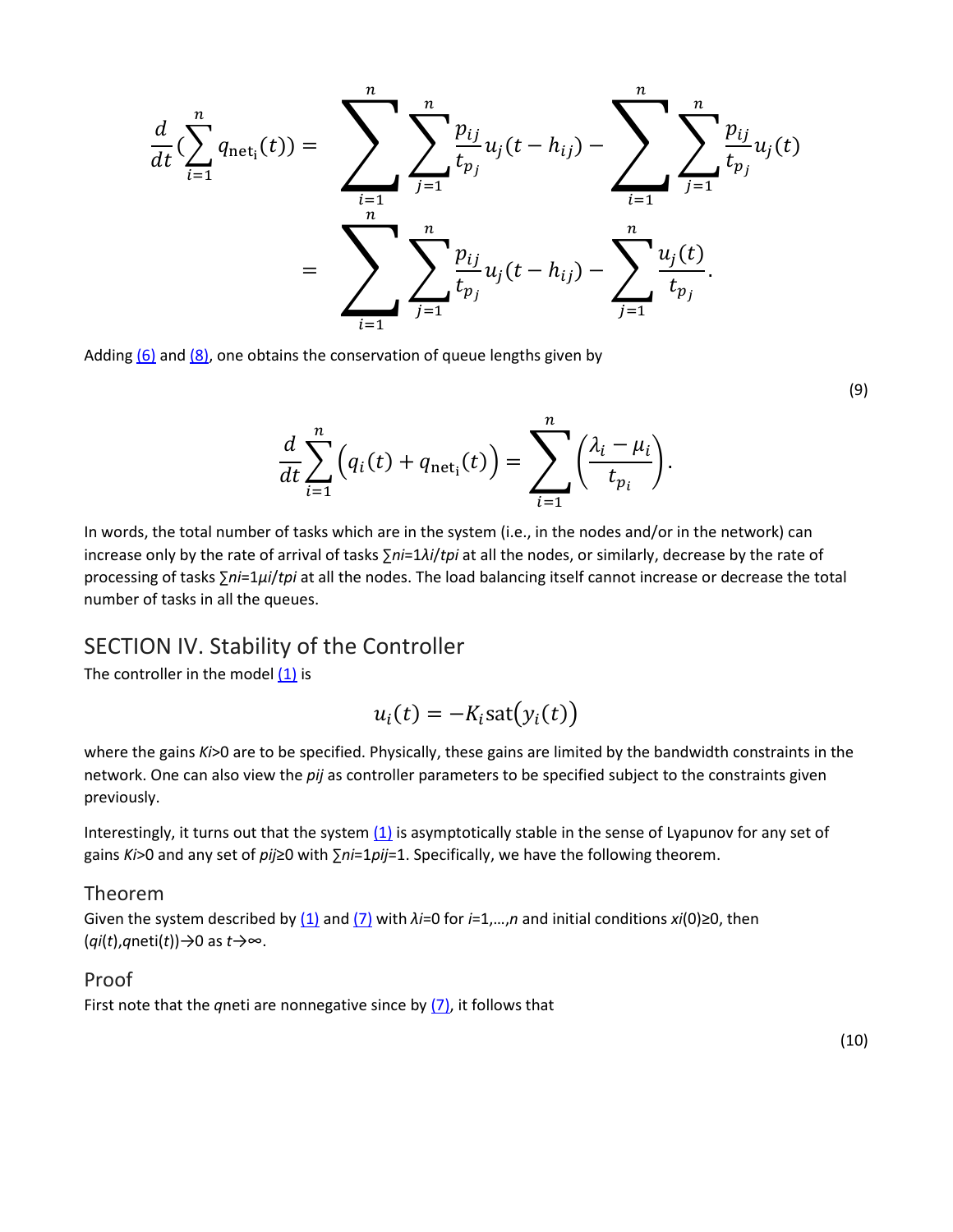$$
q_{\text{net}_i}(t) = -\sum_{j=1}^n \frac{p_{ij}}{t_{p_j}} \left( \int_{t-h_{ij}}^t u_j(\tau) d\tau \right) \geq 0.
$$

Under the conditions of the theorem,  $(9)$  becomes

$$
\frac{d}{dt} \sum_{i=1}^{n} (q_i(t) + q_{\text{net}_i}(t)) = -\sum_{i=1}^{n} \frac{\mu_i(q_i)}{t_{p_i}}
$$

.

Let *V*(*t*)=Δ∑*ni*=1(*qi*(*t*)+*q*neti(*t*)) and, as the *qi*(*t*), *q*neti(*t*) are nonnegative, *V*(*t*)≥0 and is equal to zero if and only if *qi*(*t*)=*q*neti(*t*)=0 for every *i*. Further, as *μi*(*qi*(*t*))=1 for *qi*(*t*)>0 and *μi*(*qi*(*t*))=0 if only if *qi*(*t*)=0, it follows that *dV*/*dt*=−∑*ni*=1*μi*(*qi*(*t*))/*tpi*≤0. This then implies that

$$
(12)
$$

(11)

$$
V(t) = V(0) - \int_{0}^{t} \sum_{i=1}^{n} \frac{\mu_i(q_i(t))}{t_{p_i}} dt \ge 0
$$

is monotonically decreasing. As  $V(t)$  is bounded below, we have  $V(t) \downarrow V_f \geq 0$ , or

$$
(13)
$$

$$
\lim_{t\to\infty}\int\limits_0^t\sum_{i=1}^n\frac{\mu_i}{t_{p_i}}dt=V(0)-V_f\geq 0.
$$

The quantity  $\mu_i(q_i(t))$  is either 1 or 0 depending on whether  $q_i(t)$  is positive or zero, so  $\mu_i(q_i(t))$ can be viewed as a set of pulses of unit height and varying width. The integral  $\int_0^\infty\mu_i(q_i(t))dt$  is finite by <u>(13)</u> which implies that the widths of the unit-height pulses making up *μi*(*qi*(*t*)) must go to zero as *t*→∞. So, even if a *qi*(*t*) (=*xi*(*t*)/*tpi*) continues to switch between zero and positive values, the time intervals for which it is nonzero must go to zero as *t*→∞. Summarizing, the *qi*(*t*) are nonnegative, continuous functions, bounded by the nonnegative monotonically decreasing function *V*(*t*), and the intervals for which the *qi*(*t*) are nonzero goes to zero as *t*→∞. More precisely, let  $I_{t,h} = [t-h, t]$  and if we define  $E_{t,h} = \{s \in I_{t,h}: q_i(s) > 0\}$ , then the Lebesgue measure of *Et*,*h*, denoted by *m*(*Et*,*h*), converges to 0 as *t*→∞ for every *h*. Further, as *ui*(*t*)⩽ 0 is always true and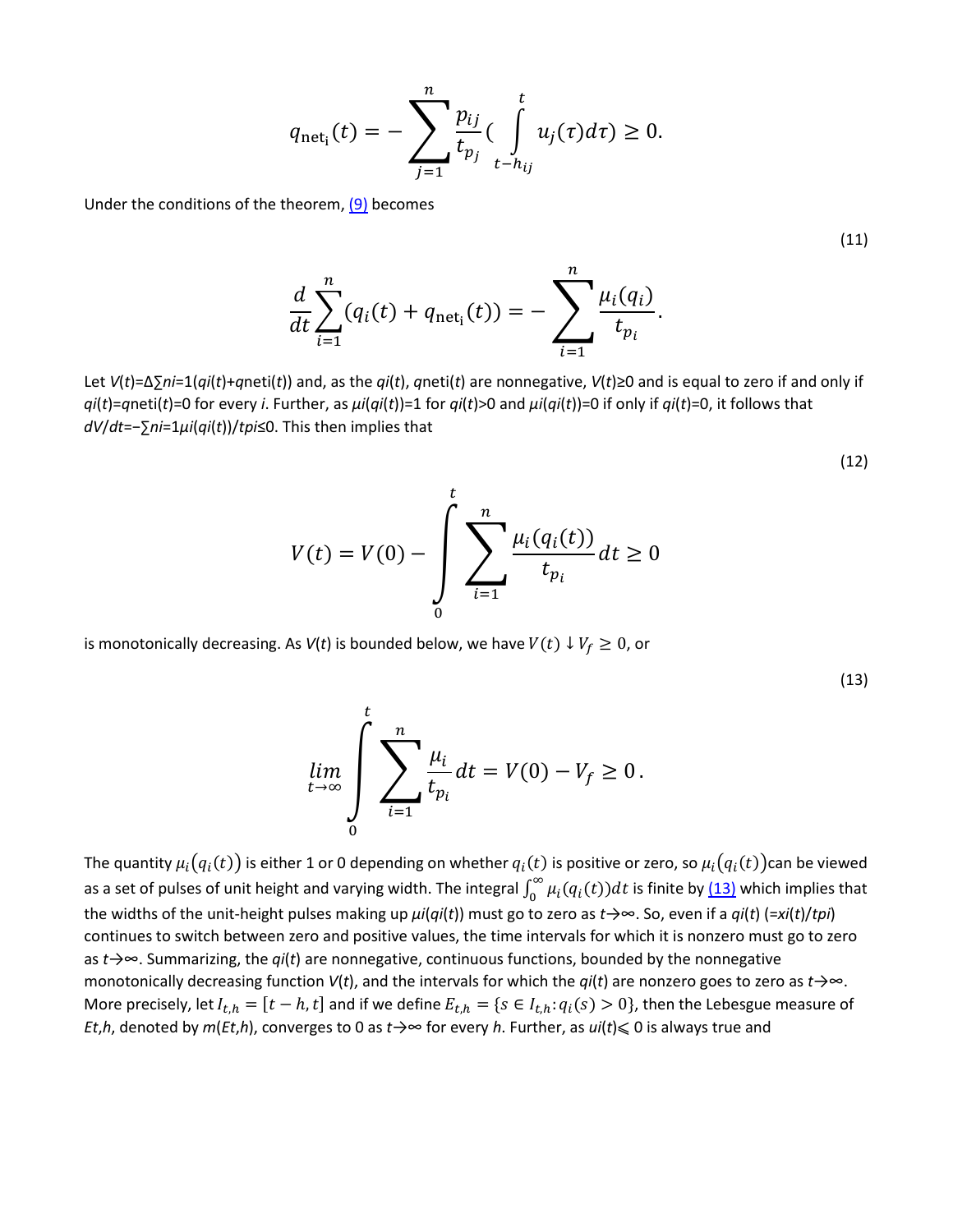$$
u_i(t) = -K_i \text{sat}(x_i(t) - \frac{\sum_{j=1}^n x_j(t - \tau_{ij})}{n})
$$
  
= -K\_i \text{sat}(t\_{p\_i}q\_i(t) - \frac{\sum\_{j=1}^n (\frac{t\_{p\_i}}{t\_{p\_j}}) q\_j(t - \tau\_{ij})}{n})

it follows that the time intervals for which the *bounded* functions  $u_i(t)$  are nonzero must go to zero as  $t \to \infty$ . This follows from the observation that  $u_i(t) < 0$  necessarily implies  $q_i(t) > 0$ . Thus, the integral in [\(10\)](https://ieeexplore.ieee.org/document/#deqn10) can be upper bounded by  $\int_{[0, \frac{1}{2}]} |K_i| y_{\text{max}} d\tau = |K_i| y_{\text{max}} m(E_{t, h_{ij}})$  $[t-n_{ij},t]$ ∩ $E_{t,h}$ <sub>i</sub> (recall that  $E_{t,h} \subset I_{t,h}$ ), which converges to  $\mathsf{zero}$  as  $t \to \infty$ . Consequently, by <u>(10)</u>,  $q_{\mathsf{net}_\mathbf{i}}(t) \to 0$  as  $t \to \infty$ .

We now show that the monotonically decreasing function  $V(t)$  must go to zero, that is,  $\lim_{t\to\infty}V(t)=V_f=0.$ Suppose not, so that *Vf*>0. As *q*neti(*t*)→0, choose *t*1 large enough so that 0≤∑*ni*=1*q*neti(*t*)<*ϵVf* for *t*>*t*1 where 0<*ϵ*<1. Since

$$
V(t) = \sum_{i=1}^{n} (q_i(t) + q_{\text{net}_i}(t)) \ge V_f \text{ for all } t
$$

we have

$$
\sum_{i=1}^{n} q_i(t) \ge (1 - \epsilon)V_f > 0 \text{for } t > t_1.
$$

For every *t*>*t*1, there exists at least one *i* (which depends on *t*) for which  $qi(t)$ >0. Therefore,  $\sum_{i=1}^n \mu_i(q_i(t))/$  $_{l=1}$  $t_{p_i}dt \geq min\{1/t_{p_i}\}$  for all *t*>t1. By <u>(11)</u>, we then have

$$
V(t) = V(t_1) - \int_{t_1}^t \sum_{i=1}^n \frac{\mu_i(q_i(t))}{t_{p_i}} dt \le V(t_1) - \int_{t_1}^t \min\left\{\frac{1}{t_{p_i}}\right\} dt.
$$

(14)

As the right side of  $(14)$  eventually becomes negative, we have a contradiction and therefore  $V_f = 0$ . As it has already been shown that  $q_{\rm net_i}\to 0$  for all *i*,  $V(t)\to 0$  then implies that  $q_{\rm net_i}\to 0$  for all *i*. This completes the proof of the theorem.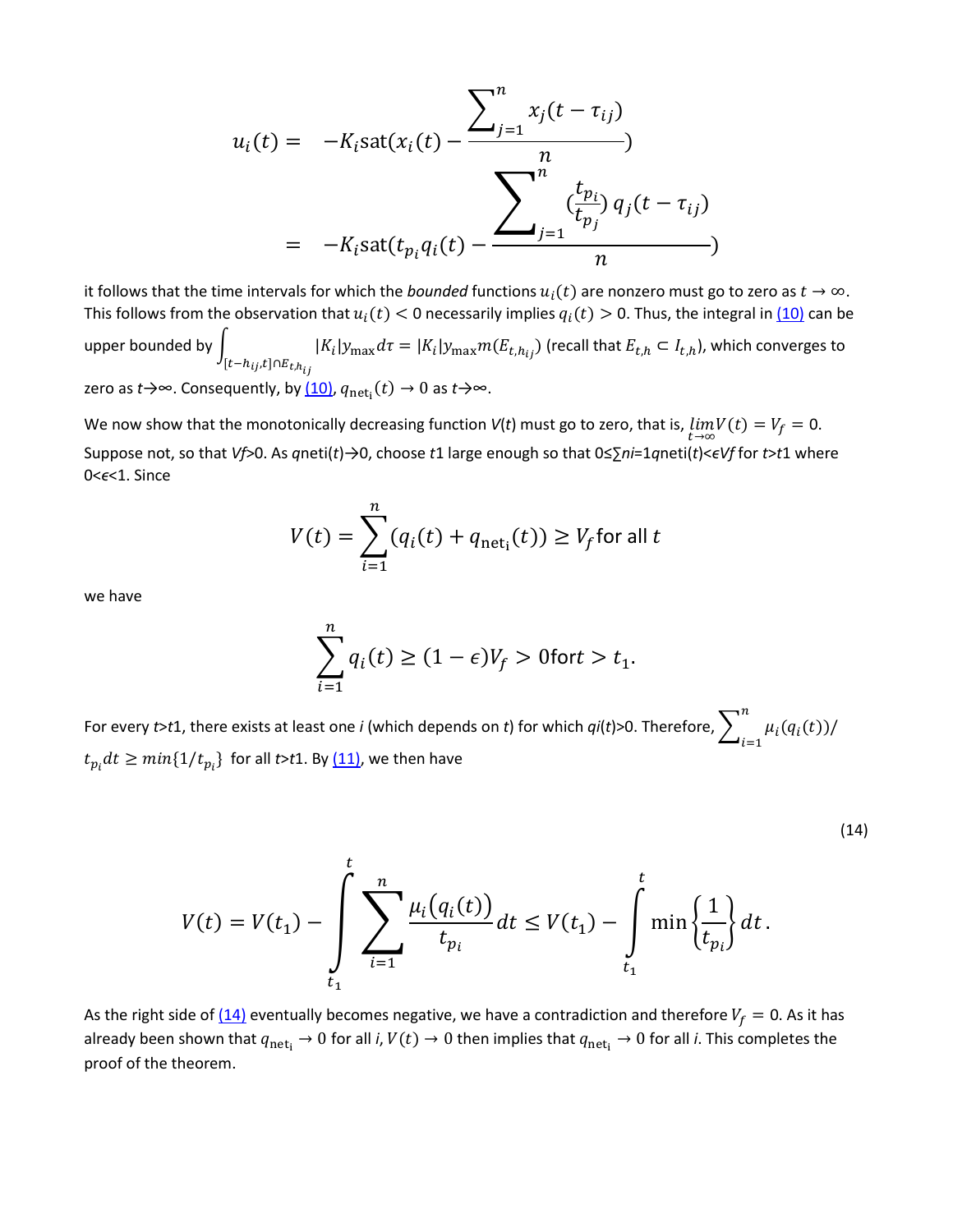# SECTION V. Simulation Results

Experimental procedures to determine the delay values are given in [15] and summarized in [16]. These give representative values for a Fast Ethernet network with three nodes of *τij*=*τ*=200 *μ*s for *i*≠*j*, *τii*=0, and *hij*=2*τ*=400 *μ*s for *i*≠*j*, *hii*=0. The initial conditions were *x*1(0)=0.6, *x*2(0)=0.4 and *x*3(0)=0.2. The inputs were set as *λ*1=3*μ*1, *λ*2=0, *λ*3=0, *μ*1=*μ*2=*μ*3=1. The *tpi*'s were taken to be equal to 10 *μ*s.

In this set of simulations, the model  $(1)$  is used. Figs. 2 and 3 show the responses with the gains set as *K*1=*K*2=*K*3=*K*=1000 and as *K*1=6667, *K*2=4167, *K*3=5000, respectively.



**Fig. 2.** Constant  $p_{ij}$  nonlinear output responses with  $K=1000$ .



**Fig. 3.** Nonlinear simulation with constant  $p_{ij}$  and  $K1=6666.7$ ;  $K2=4166.7$ ;  $K3=5000$ .

# SECTION VI. Experimental Results

A parallel machine has been built to implement an experimental facility for evaluation of load balancing strategies and parallel databases. A root node communicates with *k* groups of computer networks. Each of these groups is composed of *n* nodes (hosts) holding identical copies of a portion of the database. Any pair of groups correspond to different databases, which are not necessarily disjoint. A specific record (or DNA profile in our specific case) is in general stored in two groups for redundancy to protect against failure of a node. Within each node, there are either one or two processors. In the experimental facility, the dual processor machines use 1.4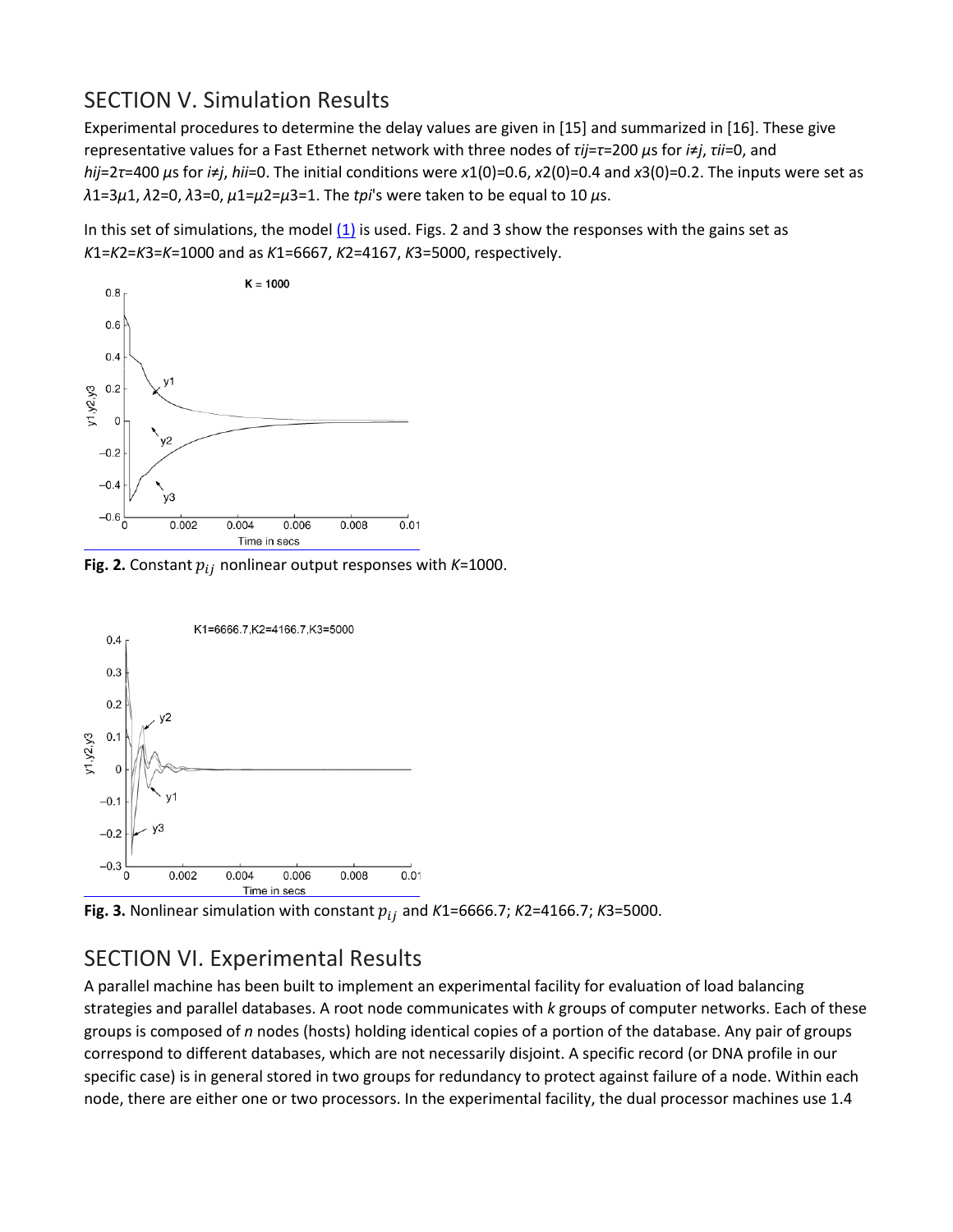GHz Athlon MP processors, and the single processor machines use 1.3 GHz Athlon processors. All run the Linux operating system. Our interest here is in the load balancing in any one group of *n* nodes.

The database is implemented as a set of queues with associated search engine threads, typically assigned one per node of the parallel machine. The search requests are created not only by the database clients; the search process also creates search requests as the index tree is descended by any search thread. This creates the opportunity for parallelism; search requests that await processing may be placed in any queue associated with a search engine, and the contents of these queues may be moved arbitrarily among the processing nodes of a group to achieve a balance of the load.

An important point is that the actual delays experienced by the network traffic in the parallel machine are *random*. Work has been performed to characterize the bandwidth and delay on unloaded and loaded network switches, in order to identify the delay parameters of the analytic models and is reported in [15] and [16]. The value *τ*=200 *μ*s used for simulations represents an average value for the delay and was found using the procedure described in [16]. The interest here is to compare the experimental data with that from the three models previously developed.

To explain the connection between the control gain *Ki* and the actual implementation, recall that the waiting time is related to the number of tasks by  $x_i(t) = q_i(t) t_{p_i}$  where  $t_{p_i}$  is the average time to carry out a task. The continuous time control law is

$$
u_i(t) = -K_i \text{sat}(y_i(t))
$$

where  $u_i(t)$  is the rate of decrease of waiting time  $x_i(t)$  per unit time. Consequently, the gain *Ki* represents the rate of reduction of waiting time per second in the continuous time model. Also,  $y_i(t) = (q_i(t) -$ 

 $n^{-1}\sum_{i=1}^n q_j(t-\tau_{ij}))t_{p_i}$  $q_j(t-\tau_{ij}))t_{p_i} = r_i(t)t_{p_i}$ , where  $r_i(t)$  is simply the number of tasks above the estimated (local) average number of tasks and, as the interest here is the case  $y_i(t) > 0$ , consider  $u_i(t) = -K_i y_i(t)$ . The implementation must execute the load balancing control law repetitively with a (possibly random) time interval between balancing actions. With  $\Delta t$  the time interval between successive executions of the load balancing algorithm, a discrete time control law is defined that removes a fraction of the queue  $K_z r_i(t)$  ( $0 < K_z < 1$ ) in the time  $\Delta t$ . The rate of reduction of *waiting time* is  $-K_z r_i(t) t_{p_i}/\Delta t = -K_z y_i(t)/\Delta t$  so that an equivalent continuous time control law, given the discrete time gain  $K_z$  and control interval  $\Delta t$ , is

$$
u(t) = -\frac{K_z y_i(t)}{\Delta t} \Longrightarrow K_i = \frac{K_z}{\Delta t}.
$$
\n(15)

This shows that the gain *Ki* is related to the actual implementation by how fast the load balancing can be carried out and how much (fraction) of the load is transferred. In the experimental work reported here, Δt actually varies each time the load is balanced. As a consequence, the value of Δ*t* used i[n \(15\)](https://ieeexplore.ieee.org/document/#deqn15) is an average value for that run. The average time  $t_{p_i}$  to process a task is the same on all nodes used for the experiments (identical processors) and is equal 10 *μs*, while the time it takes to ready a load for transfer is about 5 *μs*. The initial conditions were taken as  $q1(0)$ =6000,  $q2(0)$ =4000,  $q3(0)$ =2000 (corresponding to  $x_1(0) = q_1(0)t_{ni} = 0.06$ , *x*2(0)=0.04, *x*3(0)=0.02). All of the experimental responses were carried out with constant  $p_{ij} = 1/2$  for *i*≠*j*.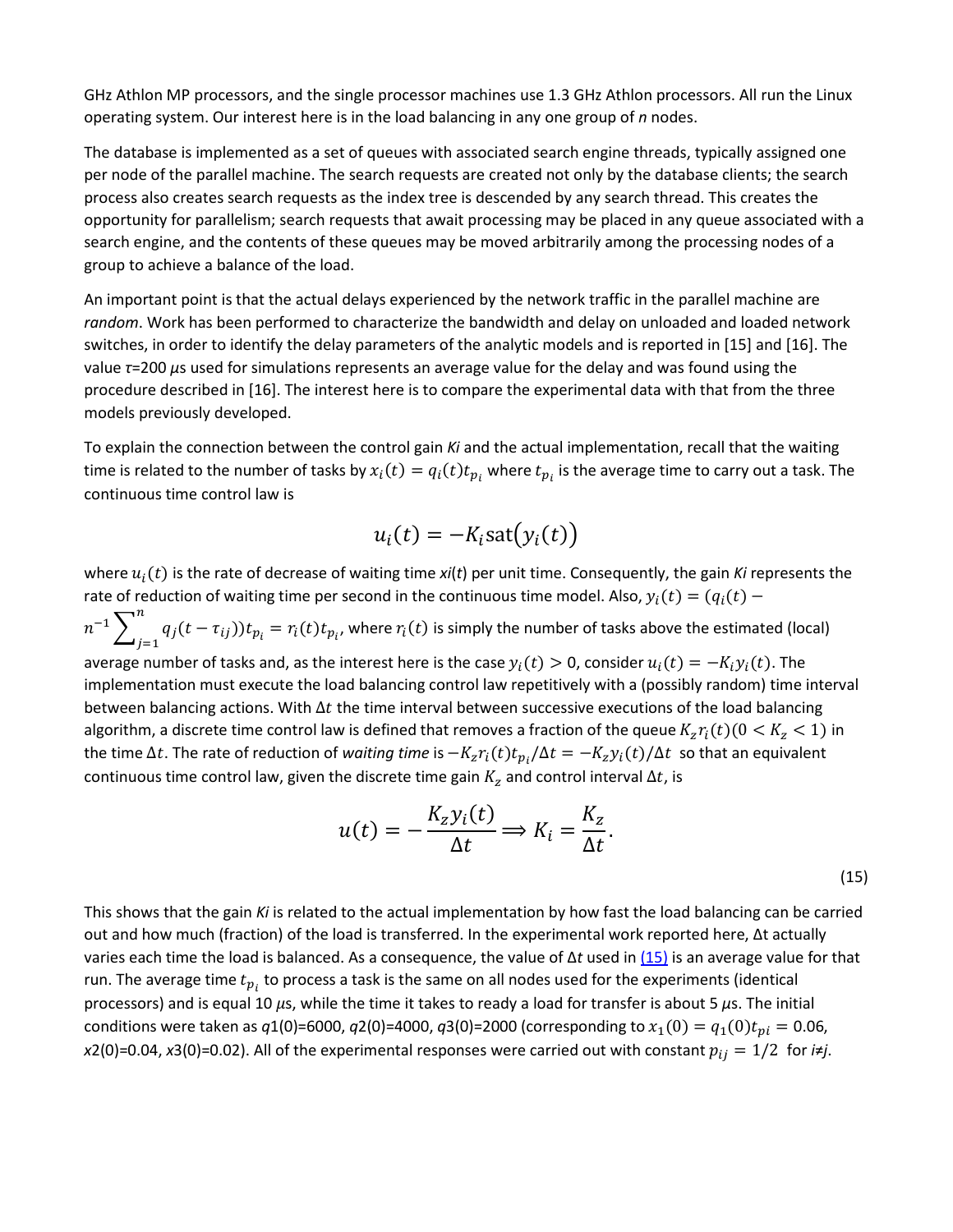

**Fig. 4.** Experimental response of the load balancing algorithm. The average value of the gains are (*Kz*=0.5) *K*1=6667, *K*2=4167, *K*3=5000 with constant  $p_{ij}$ .



**Fig. 5.** Experimental response of the load balancing algorithm. The average value of the gains are (*Kz*=0.3) *K*1=2400, *K*2=7273, *K*3=2500 with constant  $p_{ij}$ .

Fig. 4 is a plot of the responses  $r_i(t) = q_i(t) - (\sum_{i,j=1}^n q_j(t - \tau_{ij})) / n$  $f_{j=1}$   $q_j(t - \tau_{ij})$ )/*n* for  $i = 1, 2, 3$  (recall that *yi*(*t*)=*ri*(*t*)*tpi*).

The (average) value of the gains were (*Kz*=0.5) *K*1=0.5/75 *μ*s=6667, *K*2=0.5/120 *μ*s=4167, *K*3=0.5/100 *μ*s=5000. This figure compares favorably with Fig. 3 except for the time scale being off; that is, the experimental responses are slower. The explanation for this is that the discrete load balancing implementation is *not* accurately modeled in the continuous time simulations, only its average effect is represented in the gains *Ki*. That is, the continuous time model does not stop processing jobs (at the average rate *tpi*) while it is transferring tasks to do the load balancing. Fig. 5 shows the plots of the response for the (average) value of the gains given by (*Kz*=0.3) *K*1=0.3/125 *μ*s=2400, *K*2=0.3/110 *μ*s=7273, *K*3=0.3/120 *μ*s=2500.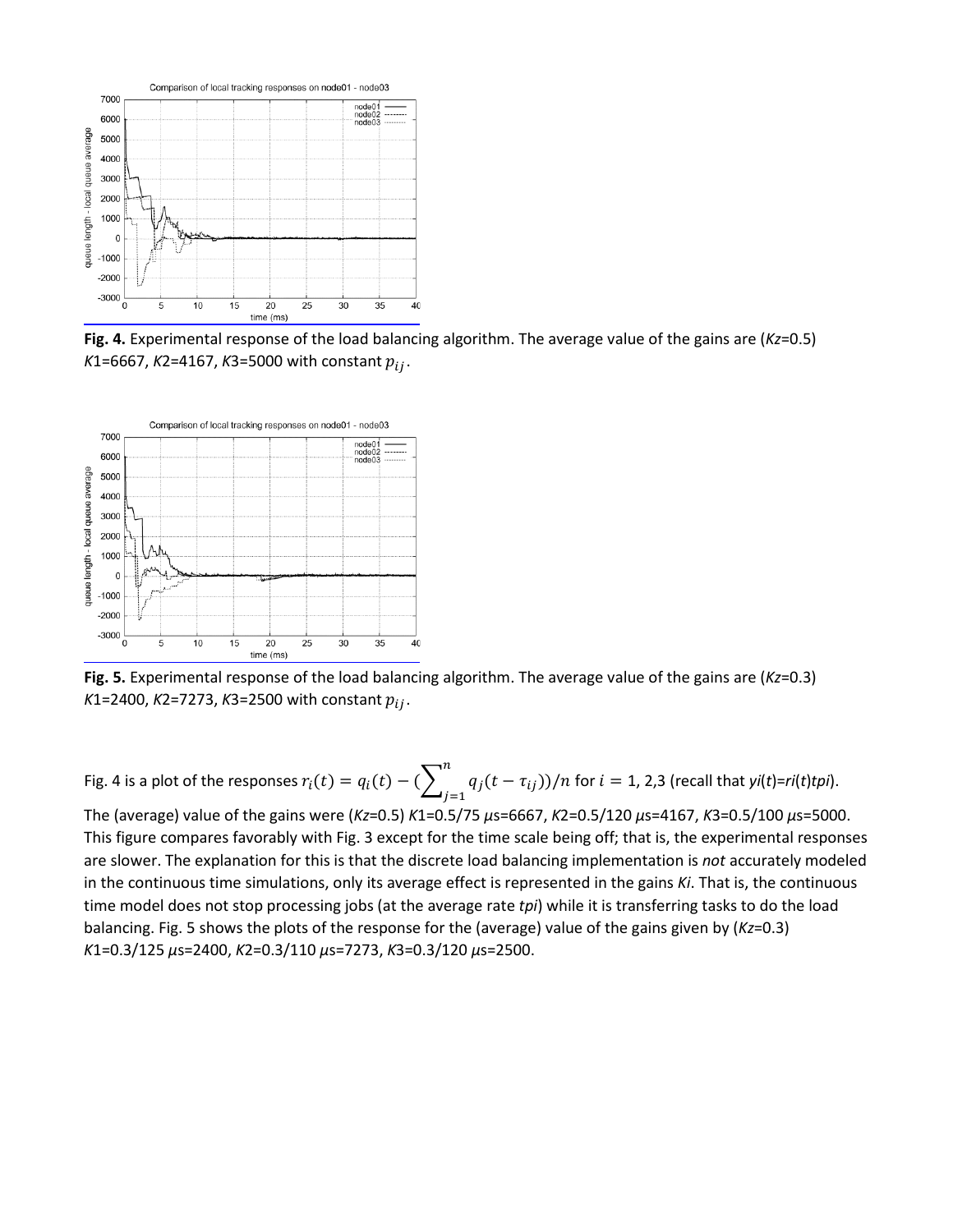

**Fig. 6.** Experimental response of the load balancing algorithm. The average value of the gains are (*Kz*=0.2) *K*1=1600, *K*2=2500, *K*3=2857 with constant  $p_{ij}$ .



**Fig. 7.** Summary of the load balance time as a function of the feedback gain *Kz*.

Fig. 6 shows the plots of the response for the (average) value of the gains given by (*Kz*=0.2) *K*1=0.2/125 *μ*s=1600, *K*2=0.2/80 *μ*s=2500, *K*3=0.2/70 *μ*s=2857. The initial conditions were *q*1(0)=6000, *q*2(0)=4000, *q*3(0)=2000 (*x*1(0)=*q*1(0)*tpi*=0.06, *x*2(0)=0.04, *x*3(0)=0.02).

Fig. 7 summarizes the data from several experimental runs of the type shown in Figs. 4 –6. For *Kz*=0.1, 0.2,0.3,0.4,0.5, ten runs were made and the settling time (time to load balance) were determined. These are marked as small horizontal ticks on Fig. 7. (For all such runs, the initial queues were the same and equal to *q*1(0)=600, *q*2(0)=400, *q*3(0)=200. For each value of *Kz*, the average settling time for these ten runs was computed and is marked as a dot on given on Fig. 7. For values of *Kz*=0.6 and higher (with increments of 0.1 in *Kz*), consistent results could not be obtained. In many cases, ringing extended throughout the experiment's time interval (200 ms).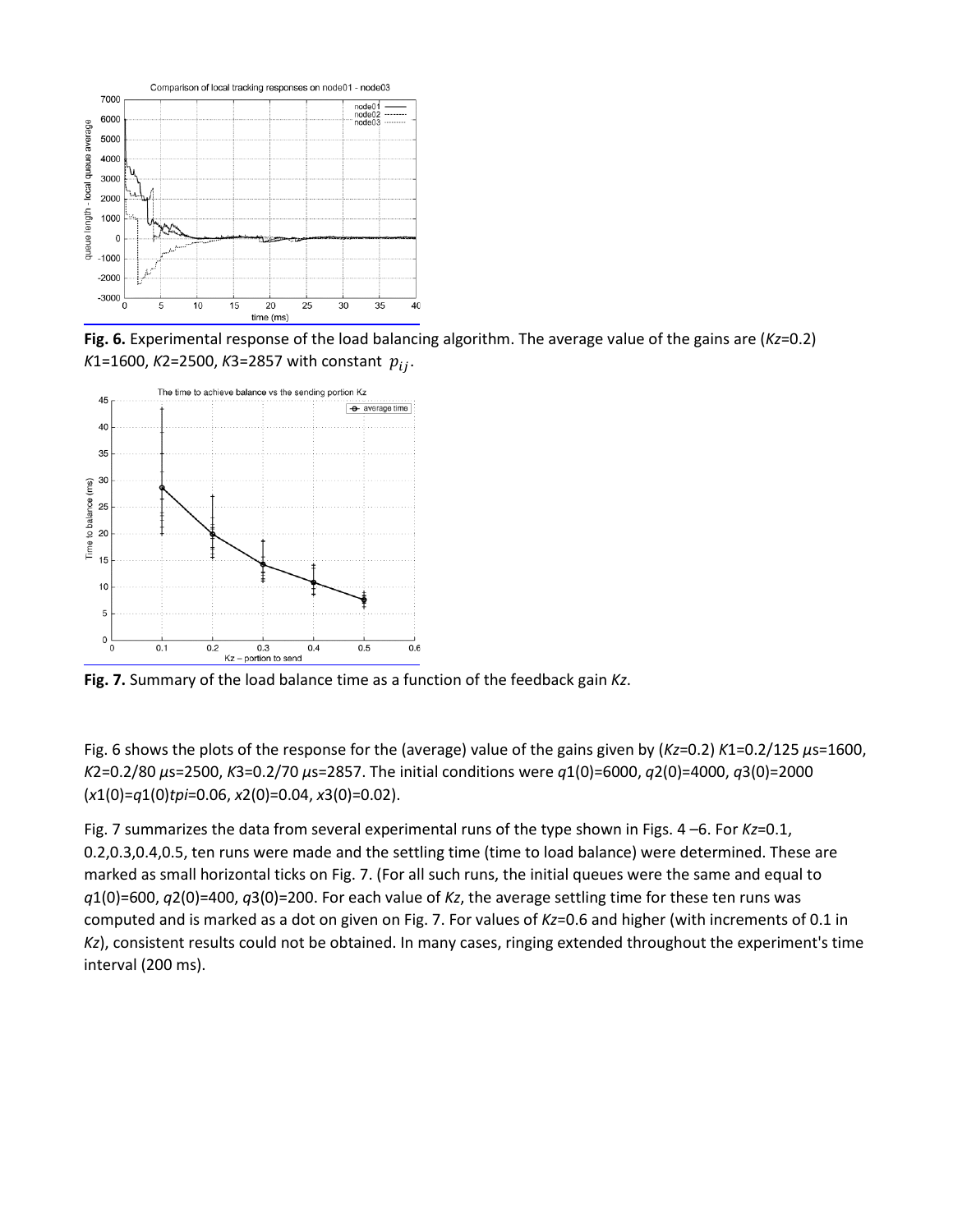

**Fig. 8.** *Kz*=0.6—settling time is approximately 7 ms.



**Fig. 9.** *Kz*=0.6 These are the same conditions as Fig. 8, but now the ringing persists.

For example, Fig. 8 shows the plots of the queue length less the local queue average for an experimental run with *Kz*=0.6 where the settling time is approximately 7 ms. In contrast, Fig. 9 shows the experimental results under the same conditions where persistent ringing regenerates for 40 ms. It was found the response was so oscillatory that a settling time was not possible to determine accurately. However, Fig. 7 shows that one desires to choose the gain to be close to 0.5 to achieve a faster response time without breaking into oscillatory behavior.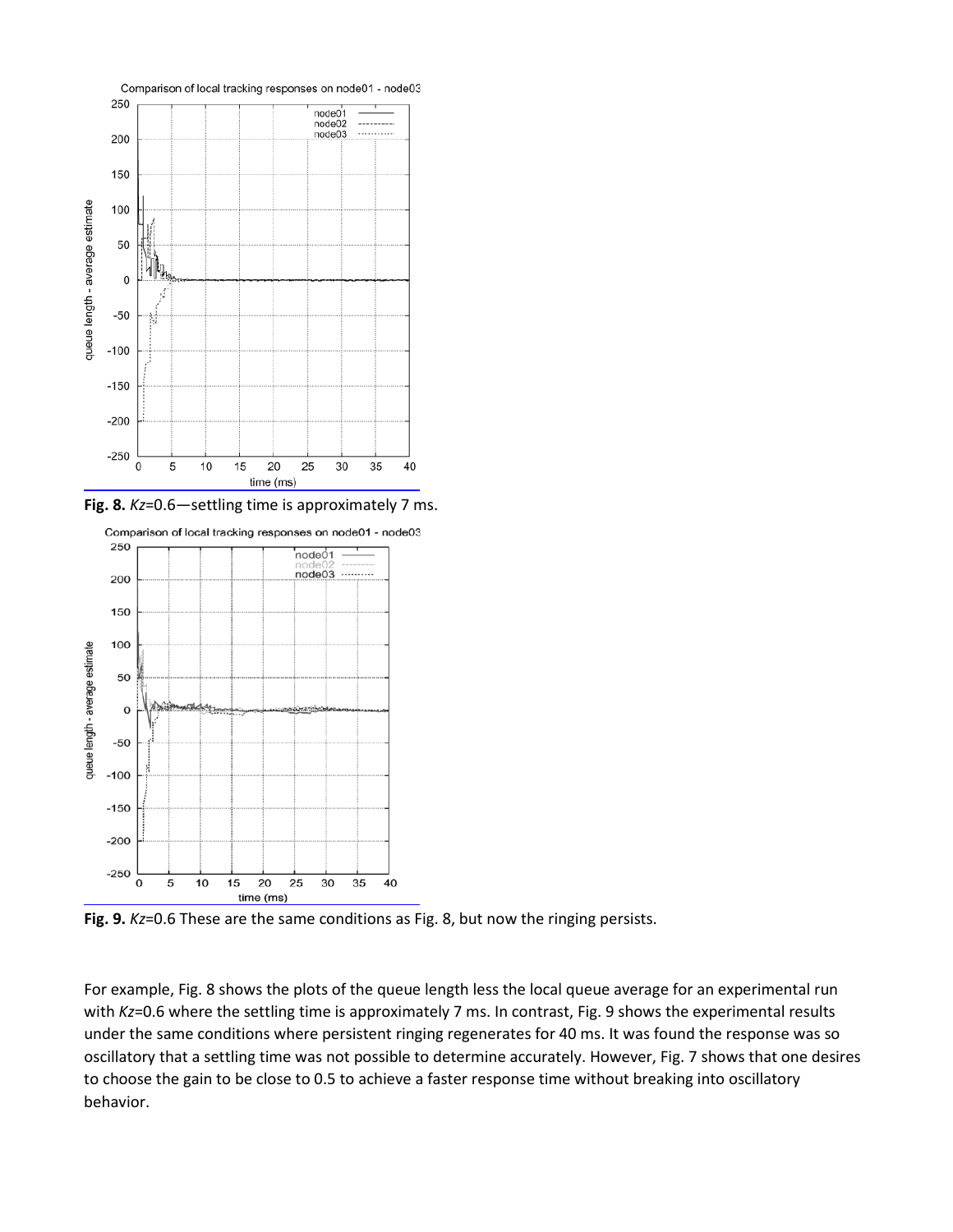# SECTION VII. Experiments Over PlanetLab

A geographically distributed system was developed to validate the theoretical work for large delays and to assess different load balancing policies in a real environment. The system consists of several nodes running the same code. The nodes are part of PlanetLab, a planetary-scale network involving more than 350 nodes positioned around the globe

|                                                      | node 1                              | node 2             | node 3                 |
|------------------------------------------------------|-------------------------------------|--------------------|------------------------|
| Location                                             | University of<br>New Mexico<br>(US) | Taipei -<br>Taiwan | Frankfurt -<br>Germany |
| Initial<br><b>Distribution</b>                       | 6000 tasks                          | 4000 tasks         | 2000 tasks             |
| Average Task Processing Time $t_{pi}$                |                                     |                    | $10.2$ ms              |
| Standard Deviation for $t_{pi}$                      | $2.5$ ms                            |                    |                        |
| Interval between load balancing instances $\Delta t$ | $150$ ms                            |                    |                        |
| Interval between 2 comm. transmissions               |                                     |                    | $50 \text{ ms}$        |

|                                | Node 1            | Node 2     | Node 3      |
|--------------------------------|-------------------|------------|-------------|
| Location                       | University of New | Taipei -   | Frankfurt - |
|                                | Mexico (US)       | Taiwan     | Germany     |
| <b>Initial Distribution</b>    | 6000 tasks        | 4000 tasks | 2000 tasks  |
| <b>Average Task Process</b>    |                   |            | $10.2$ ms   |
| Time $t_{ni}$                  |                   |            |             |
| <b>Standard Deviation for</b>  |                   |            | $2.5$ ms    |
| $t_{pi}$                       |                   |            |             |
| Interval between load          |                   |            | 150 ms      |
| balancing instances $\Delta t$ |                   |            |             |
| Interval between 2             |                   |            | 50 ms       |
| comm. transmissions            |                   |            |             |

#### **Fig. 10.** Parameters and settings of the experiment.

|           | Roundtrip<br>delay $\tau_{ii}$ | Data<br>Itransmisison rate one Task | Average<br>Transmission of |
|-----------|--------------------------------|-------------------------------------|----------------------------|
| $n1 - n2$ | $1215 \text{ ms}$              | 1.34 KB/s                           | $14 \text{ ms}$            |
| $n1 - n3$ | 1200 ms                        | 1.42 KB/s                           | 16 <sub>ms</sub>           |
| $n2 - n3$ | 307 ms                         | 1.03 KB/s                           | 20 ms                      |

|                    |             | Roundtrip delay   Data transmission rate   Average Transmission of one Task |
|--------------------|-------------|-----------------------------------------------------------------------------|
| $n1 - n2$ 215 ms   | $1.34$ KB/s | 14 ms                                                                       |
| $n1 - n3$   200 ms | $1.42$ KB/s | 16 ms                                                                       |
| $n2 - n3$ 307 ms   | $1.03$ KB/s | 20 ms                                                                       |

**Fig. 11.** Average network delays and transmission rates.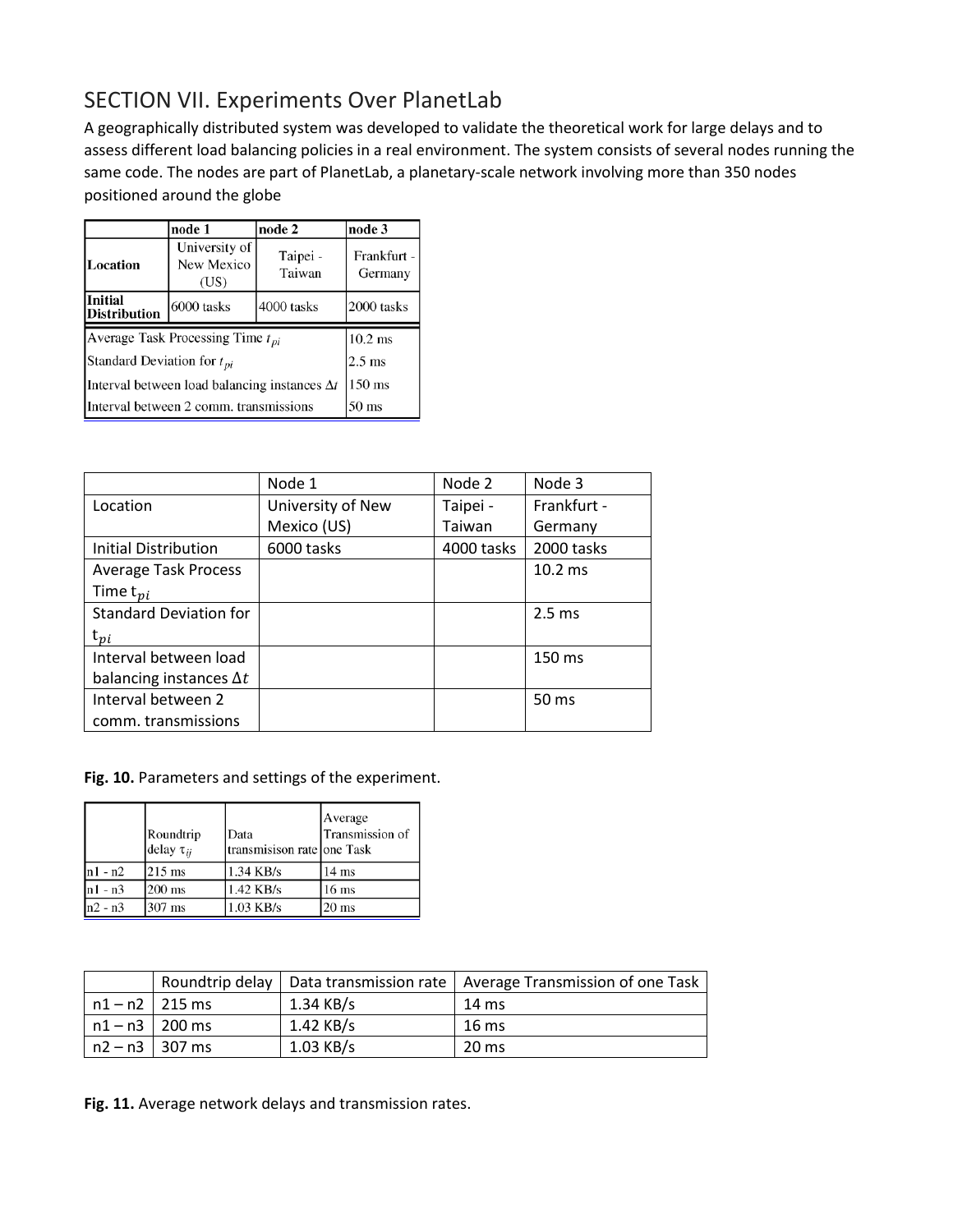

**Fig. 12.** Experimental response of the load balancing algorithm under large delays. Gain *Kz*=0.3 and *pij*=0.5.

and connected via the Internet (www.planetlab.org). The application used to illustrate the load balancing process was matrix multiplication, where one task is defined as the multiplication of one row by a static matrix duplicated on all nodes (3 nodes in our experiment). The number of elements in each row were generated randomly from a specified range, which made the execution time of a task variable. The network protocol UDP was used to exchange queue size information among the nodes, and TCP (connection-based) was used to transfer task data from one machine to another.

To match the experimental settings of the previous sections, 3 nodes were used; node1 at the University of New Mexico, node2 in Taipei, Taiwan and node3 in Frankfurt, Germany. The *pij* were set to 1/2 for *i*≠*j*. The initial parameters and settings for the experiment are summarized in the Table given in Fig. 10.



**Fig. 13.** Experimental response of the load balancing algorithm under large delays. Gain *Kz*=0.5 and *pij*=0.5.



**Fig. 14.** Summary of the load balancing time as function of the gain *Kz*.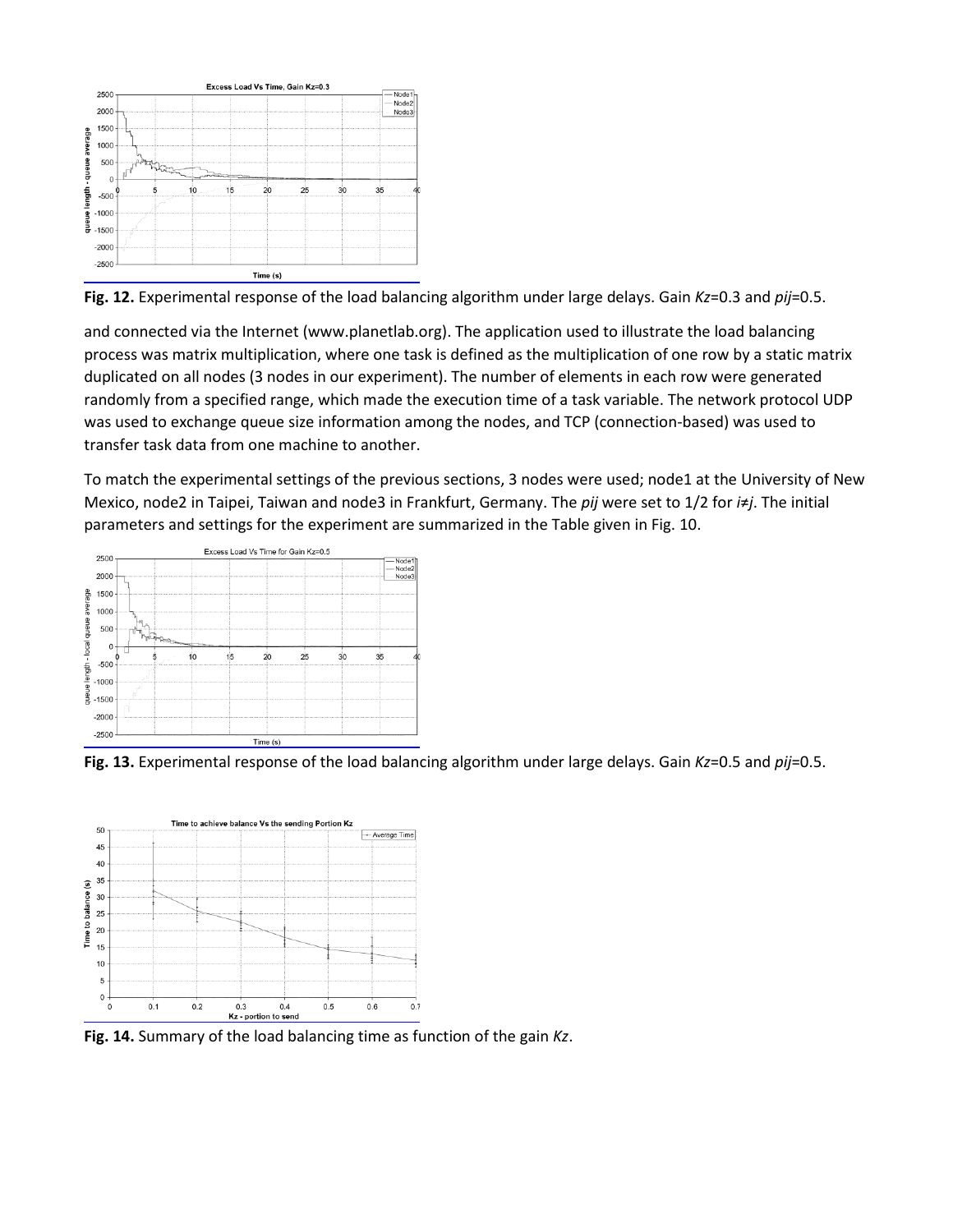

**Fig. 15.** Experimental response of the load balancing algorithm under large delays. Gain *Kz*=0.8 and *pij*=0.5.

Throughout the experiments, network statistics related to transmission rates and delays were collected. The averages of these statistics are shown in the Table given in Fig. 11. Large delays were observed in the network due to the dispersed geographical location of the nodes. Moreover, the transmission rates detected between the nodes were very low mainly because the amount of data exchanged (in bytes) is small. Indeed, the average size of data needed to transmit a single task was 20 bytes, which caused variability in the observed transmission rates due to the large communication delays and their variation. In order to observe the behavior of the system under various gains, several experiments were conducted for different gain values *Kz* ranging from 0.1 to 1.0. Fig. 12 is a plot of the responses *ri*(*t*) corresponding to each node *i* where the gain *Kz* was set to 0.3.



**Fig. 16.** Experimental response of the load balancing algorithm under large delays. Gain *Kz*=0.4 and *pij*=0.5.





Similarly, Fig. 13 shows the system response for gain *Kz* equal to 0.5. Fig. 14 summarizes several runs corresponding to different gain values. For each *Kz*=0.1, 0.2, 0.3, 0.4, 0.5, 0.6, 0.7, ten runs were made, and the settling times (time to load balance) were determined. For gain values higher than 0.8, consistent results could not be obtained. For instance, in most of the runs no settling time could be achieved. However, when the observed network delays were stable, the system response was steady and converged quickly to a balanced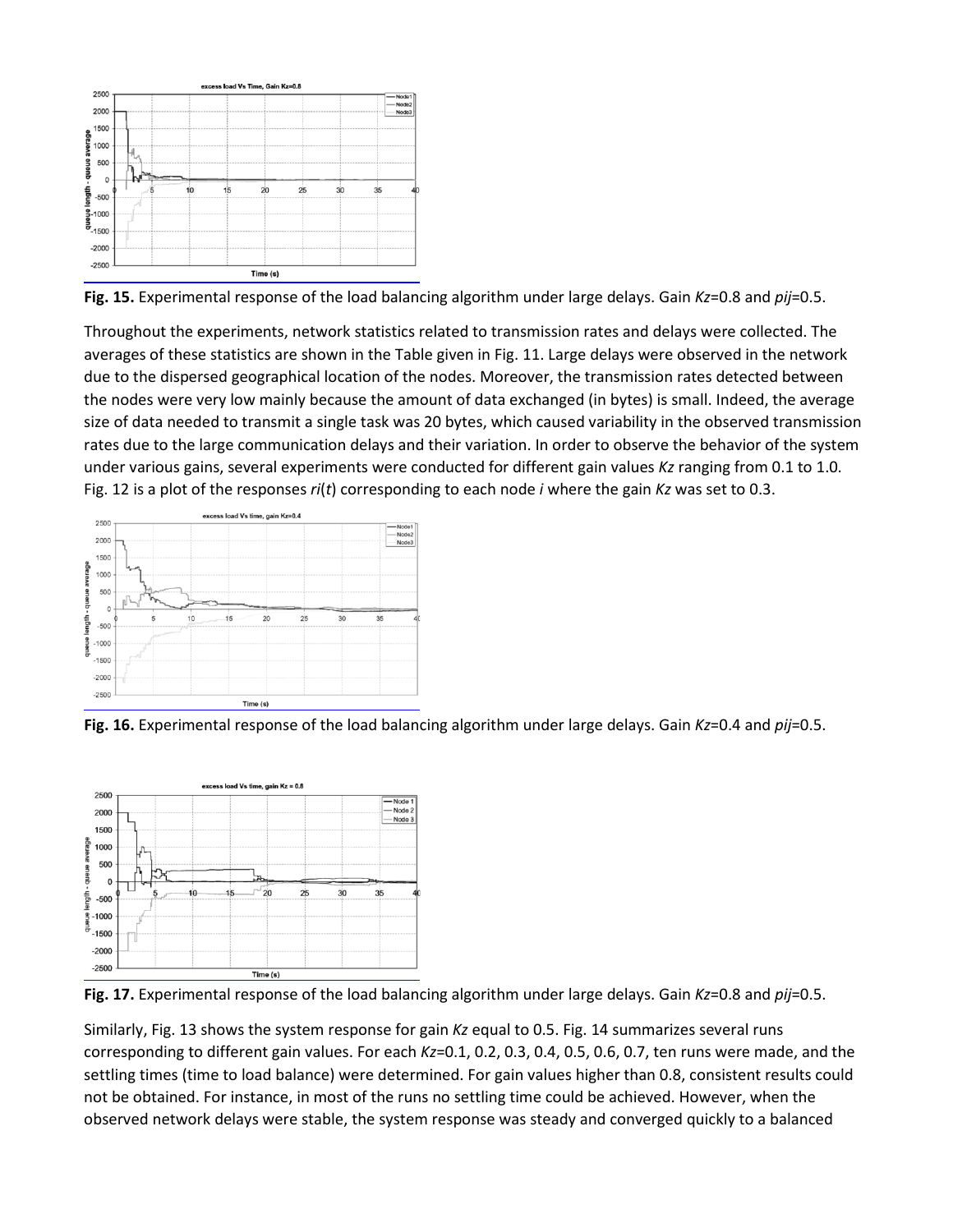state when *Kz* was equal to 0.8 (Fig. 15). As previously mentioned, this scenario was not frequently seen. The system behaviors in these experiments do not exactly match, and the results obtained in the previous sections. This is due to the difference in network topology and delays (and very likely due to the random nature of the delay [17], [18]). For instance, the ratio between the average delay and the task process time is 20 (200 *μ*s/10 *μ*s) for the local area network (LAN) setting and 12 (120 ms/10 ms) for the distributed setting. This fact is one of the reasons ringing is observed earlier (for *Kz*=0.6) in the LAN experiment whereas under PlanetLab the ringing responses were observed starting at *Kz*=0.8. Interestingly, we have previously observed a similar behavior, using a Monte Carlo simulation of a 3-node distributed system with *random* delays in [17] as well as experiments on a wireless LAN in [18].



**Fig. 18.** Experimental response of the load balancing algorithm under large variance in the tasks processing time. Gain *Kz*=0.3 and *pij*=0.5.





The previous experiments have been conducted under normal network conditions stated in the Table given in Fig. 11. However, another set of experiments were carried out where the network condition worsens and larger delays were observed. In particular, the data transmission rate between node 2 (Taiwan) and node 3 (Germany) dropped from 1.03 KB/s to 407 KB/s. Figs. 16 and 17 show the system responses for gains *Kz*=0.4 and *Kz*=0.8, respectively. These experiments clearly show the negative effect of the delay on the stability of the system. Nevertheless, we see that with a low gain (*Kz*=0.4), the settling time is approximately 22 ms. On the other hand, when the gain was set to 0.8, the system did not reach an equilibrium as shown by the nodes' responses *ri*(*t*) in Fig. 17. At this point, only the effect of delay on the stability of the system was tested. In order to study the effect of the variability of the task processing time on system behavior, the matrix multiplication application was adjusted in a way to obtain the following results; the average task processing time was kept at 10.2 ms, but the standard deviation became 7.15 ms instead of 2.5 ms. Figs. 18 and 19 show the respective system responses for gains *Kz*=0.3 and *Kz*=0.8. Comparing Figs. 12 and 18, we can see that in the latter case, some ringing persists and the system response did not completely settle out. On the other hand, setting the gain *Kz* to 0.8 led the system to accommodate the variances in the task processing time.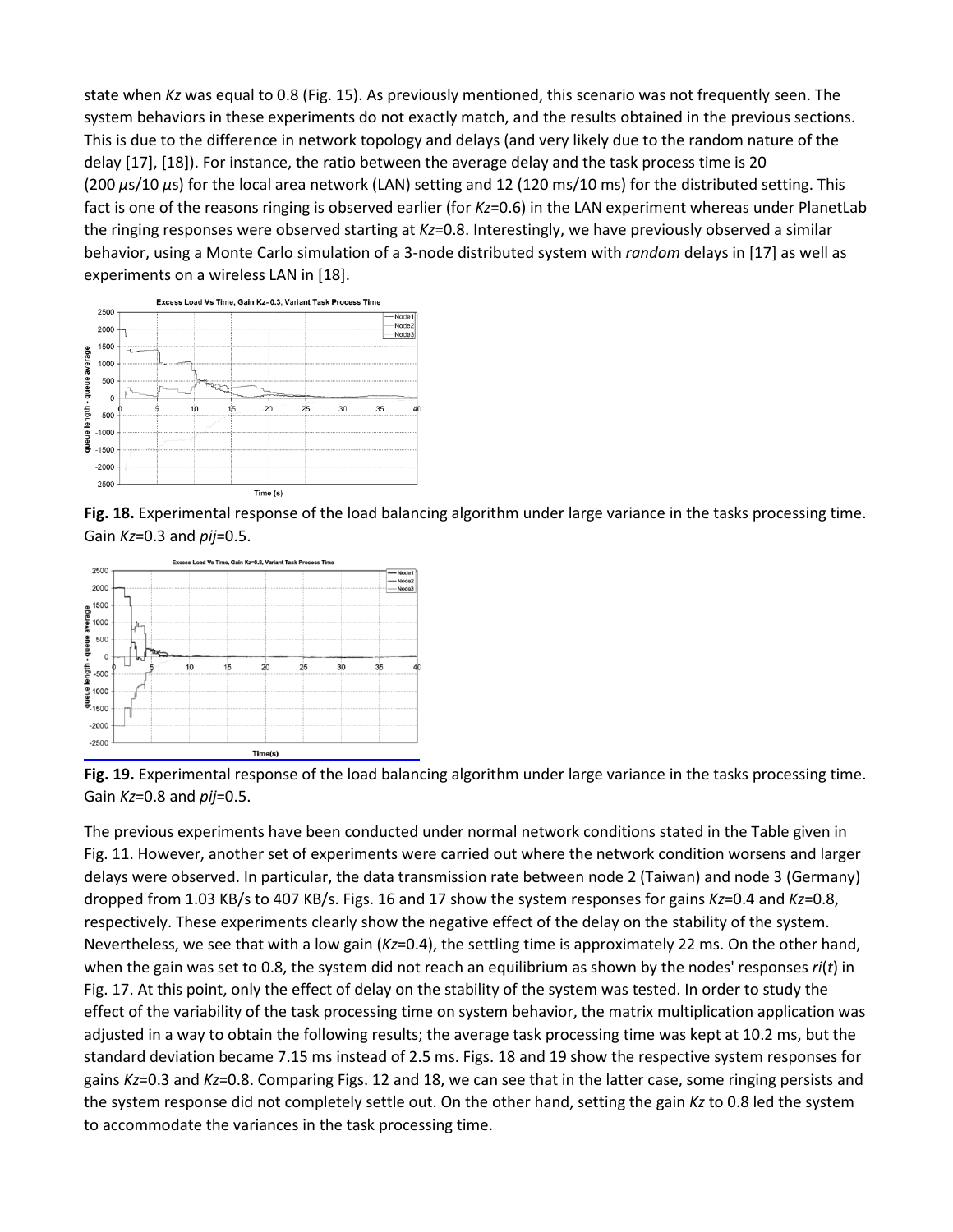The experiments presented in this section support the ones reported in the previous section where a local area network was used. In particular, high gains were shown to lead to persistent ringing. Conversely, systems with low gain values lead to slow responses in the load balancing.

# SECTION VIII. Summary and Conclusion

A load balancing algorithm was modeled as a nonlinear time-delay system. The model was shown to be consistent in that the total number of tasks was conserved and the queues were always nonnegative. Further, the system was shown to be always stable, but the delays do create a limit on the size of the controller gains in order to ensure performance (fast enough response without oscillatory behavior). Experiments demonstrated a correlation of the continuous time model with the actual implementation. Future work will consider the fact that the load balancing operation involves processor time which is not being used to process tasks. There is a tradeoff between using processor time/network bandwidth and the advantage of distributing the load evenly between the nodes to reduce overall processing time, which has not been fully captured in the present work.

# References

- **1.** E. Altman, H. Kameda, "Equilibria for multiclass routing in multi-agent networks", *Proc. 40th IEEE Conf. Decision and Control*, pp. 604-609, 2001-Dec.
- **2.** C. K. Hisao Kameda, J. Li, Y. Zhang, Optimal Load Balancing in Distributed Computer Systems, New York:Springer-Verlag, 1997.
- **3.** H. Kameda, I. R. El-Zoghdy Said Fathy, J. Li, "A performance comparison of dynamic versus static load balancing policies in a mainframe", *Proc. 39th IEEE Conf. Decision and Control*, pp. 1415-1420, 2000-Dec.
- **4.** J. D. Birdwell, R. D. Horn, D. J. Icove, T. W. Wang, P. Yadav, S. Niezgoda, "A hierarchical database design and search method for CODIS", *Proc. 10th Int. Symp. Human Identification*, 1999-Sep.
- **5.** J. D. Birdwell, T. W. Wang, R. D. Horn, P. Yadav, D. J. Icove, "Method of indexed storage and retrieval of multidimensional information", *Proc. 10th SIAM Conf. Parallel Processing for Scientific Computation*, 2000-Sep.
- **6.** J. D. Birdwell, T.-W. Wang, M. Rader, "The university of Tennessee's new search engine for CODIS", *Proc. 6th CODIS Users Conf.*, 2001-Feb.
- **7.** T. W. Wang, J. D. Birdwell, P. Yadav, D. J. Icove, S. Niezgoda, S. Jones, "Natural clustering of DNA/STR profiles", *Proc. 10th Int. Symp. Human Identification*, 1999-Sep.
- **8.** H. G. Rotithor, "Taxonomy of dynamic task scheduling schemes in distributed computing systems", *Inst. Elect. Eng. Proc. Comput. Dig. Techniques*, vol. 141, no. 1, pp. 1-10, 1994.
- **9.** A. Corradi, L. Leonardi, F. Zambonelli, "Diffusive load-balancing polices for dynamic applications", *IEEE Concurrency*, vol. 22, no. 1, pp. 979-993, Jan.̵Feb. 1999.
- **10.** M. H. Willebeek-LeMair, A. P. Reeves, "Strategies for dynamic load balancing on highly parallel computers", *IEEE Trans. Parallel Distrib. Syst.*, vol. 4, no. 9, pp. 979-993, Sep. 1993.
- **11.** C. T. Abdallah, J. D. Birdwell, J. Chiasson, V. Chupryna, Z. Tang, T. W. Wang, "Load balancing instabilities due to time delays in parallel computation", *Proc. 3rd IFAC Conf. Time Delay Systems*, pp. 198-202, 2001-Dec.
- **12.** J. D. Birdwell, J. Chiasson, Z. Tang, C. T. Abdallah, M. Hayat, T. Wang, "Dynamic time delay models for load balancing part I: deterministic models", *Proc. CNRS-NSF Workshop: Advances in Control of Time-Delay Systems*, pp. 355-370, 2003-Jan.
- **13.** J. D. Birdwell, J. Chiasson, Z. Tang, C. T. Abdallah, M. M. Hayat, "The effect of feedback gains on the performance of a load balancing network with time delays", *Proc. IFAC Workshop on Time-Delay Systems (TDS'03)*, pp. 371-385, 2003-Sep.